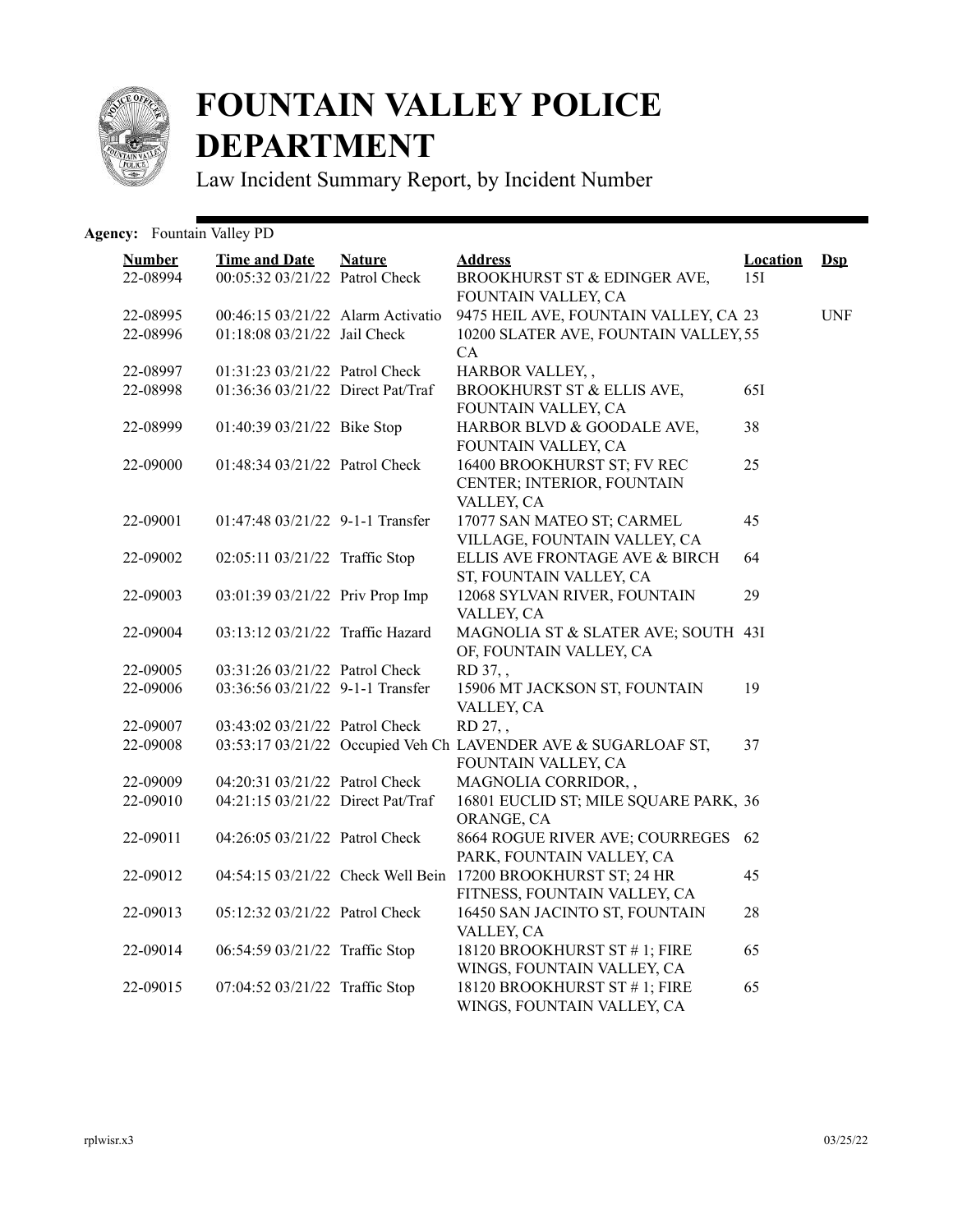| <b>Number</b> | <b>Time and Date</b>              | <b>Nature</b> | <b>Address</b>                                                                     | <b>Location</b> | $Dep$      |
|---------------|-----------------------------------|---------------|------------------------------------------------------------------------------------|-----------------|------------|
| 22-09016      | 07:17:47 03/21/22 Traffic Stop    |               | 18120 BROOKHURST ST #1; FIRE<br>WINGS, FOUNTAIN VALLEY, CA                         | 65              |            |
| 22-09017      | 07:16:45 03/21/22 Alarm Activatio |               | 18822 BROOKHURST ST, FOUNTAIN<br>VALLEY, CA                                        | 75              | <b>UNF</b> |
| 22-09018      | 07:19:59 03/21/22 Traffic Stop    |               | WARNER AVE & BROOKHURST ST,<br>FOUNTAIN VALLEY, CA                                 | 35I             |            |
| 22-09019      | 07:24:44 03/21/22 Grand Theft Rpt |               | FINCH AVE & REDWOOD ST, FOUNTAIN74<br>VALLEY, CA                                   |                 |            |
| 22-09020      | 07:35:33 03/21/22 Traffic Stop    |               | BROOKHURST ST & TALBERT AVE,<br>FOUNTAIN VALLEY, CA                                | 55I             |            |
| 22-09021      | 07:56:50 03/21/22 Traffic Stop    |               | TALBERT AVE & BROOKHURST ST;<br>EAST OF, FOUNTAIN VALLEY, CA                       | 551             |            |
| 22-09022      | 08:03:55 03/21/22 Trf Acc/Unk Inj |               | BUSHARD ST & HEIL AVE, FOUNTAIN<br>VALLEY, CA                                      | 24I             |            |
| 22-09024      | 08:07:28 03/21/22 Road Rage       |               | BROOKHURST ST & TALBERT AVE,<br>FOUNTAIN VALLEY, CA                                | 55I             |            |
| 22-09025      | 08:16:19 03/21/22 Traffic Stop    |               | BROOKHURST ST & TALBERT AVE,<br>FOUNTAIN VALLEY, CA                                | 551             |            |
| 22-09026      | 08:20:22 03/21/22 Non Injury Tc   |               | SLATER AVE & BROOKHURST ST,<br>FOUNTAIN VALLEY, CA                                 | 45I             |            |
| 22-09027      | 08:10:57 03/21/22 Illegal Parking |               | 18974 MT CASTILE CIR, FOUNTAIN<br>VALLEY, CA                                       | 74              |            |
| 22-09028      | 08:48:26 03/21/22 Traffic Stop    |               | BUSHARD ST & HOLLYHOCK AVE,<br>FOUNTAIN VALLEY, CA                                 | 23              |            |
| 22-09029      | 08:53:02 03/21/22 Traffic Stop    |               | 18100 BROOKHURST ST; OFFICE<br>DEPOT, FOUNTAIN VALLEY, CA                          | 65              |            |
| 22-09030      | 09:21:47 03/21/22 Follow Up       |               | 10830 WARNER AVE; 8 Courses of Fish,<br>FOUNTAIN VALLEY, CA                        | 46              |            |
| 22-09031      | 09:04:32 03/21/22 Traffic Stop    |               | 18100 BROOKHURST ST; OFFICE<br>DEPOT, FOUNTAIN VALLEY, CA                          | 65              |            |
| 22-09032      | 09:15:39 03/21/22 Info Entry Only |               | 9745 EL DURANGO CIR, FOUNTAIN<br>VALLEY, CA                                        | 44              |            |
| 22-09033      | 09:19:07 03/21/22 Direct Pat/Traf |               | BUSHARD ST & SLATER AVE,<br>FOUNTAIN VALLEY, CA                                    | 44I             |            |
| 22-09034      | 09:19:42 03/21/22 Traffic Stop    |               | 18122 BROOKHURST ST # 2; DUNKIN<br>DONUTS, FOUNTAIN VALLEY, CA                     | 65              |            |
| 22-09035      | 09:20:29 03/21/22 Traffic Stop    |               | SLATER AVE & DOLPHIN AVE,<br>FOUNTAIN VALLEY, CA                                   | 54              |            |
| 22-09036      | 09:20:54 03/21/22 Traffic Stop    |               | NEWHOPE ST & SLATER AVE,<br>FOUNTAIN VALLEY, CA                                    | 48I             |            |
| 22-09037      | 09:27:58 03/21/22 Traffic Stop    |               | 17966 BROOKHURST ST; SHELL GAS,<br>FOUNTAIN VALLEY, CA                             | 55              |            |
| 22-09038      | 09:33:33 03/21/22 Traffic Stop    |               | SLATER AVE & DOLPHIN AVE,<br>FOUNTAIN VALLEY, CA                                   | 54              |            |
| 22-09039      |                                   |               | 09:54:06 03/21/22 Non Inj-H&R Rpt 10430 ANTELOPE RIVER AVE,<br>FOUNTAIN VALLEY, CA | 65              |            |
| 22-09040      | 10:15:15 03/21/22 Abandoned Veh   |               | 16548 LASSEN ST, FOUNTAIN VALLEY, 38<br>CA                                         |                 |            |
| 22-09041      | 10:18:09 03/21/22 9-1-1 Misdial   |               | 10506 SLATER AVE, FOUNTAIN VALLEY, 56<br>CA                                        |                 |            |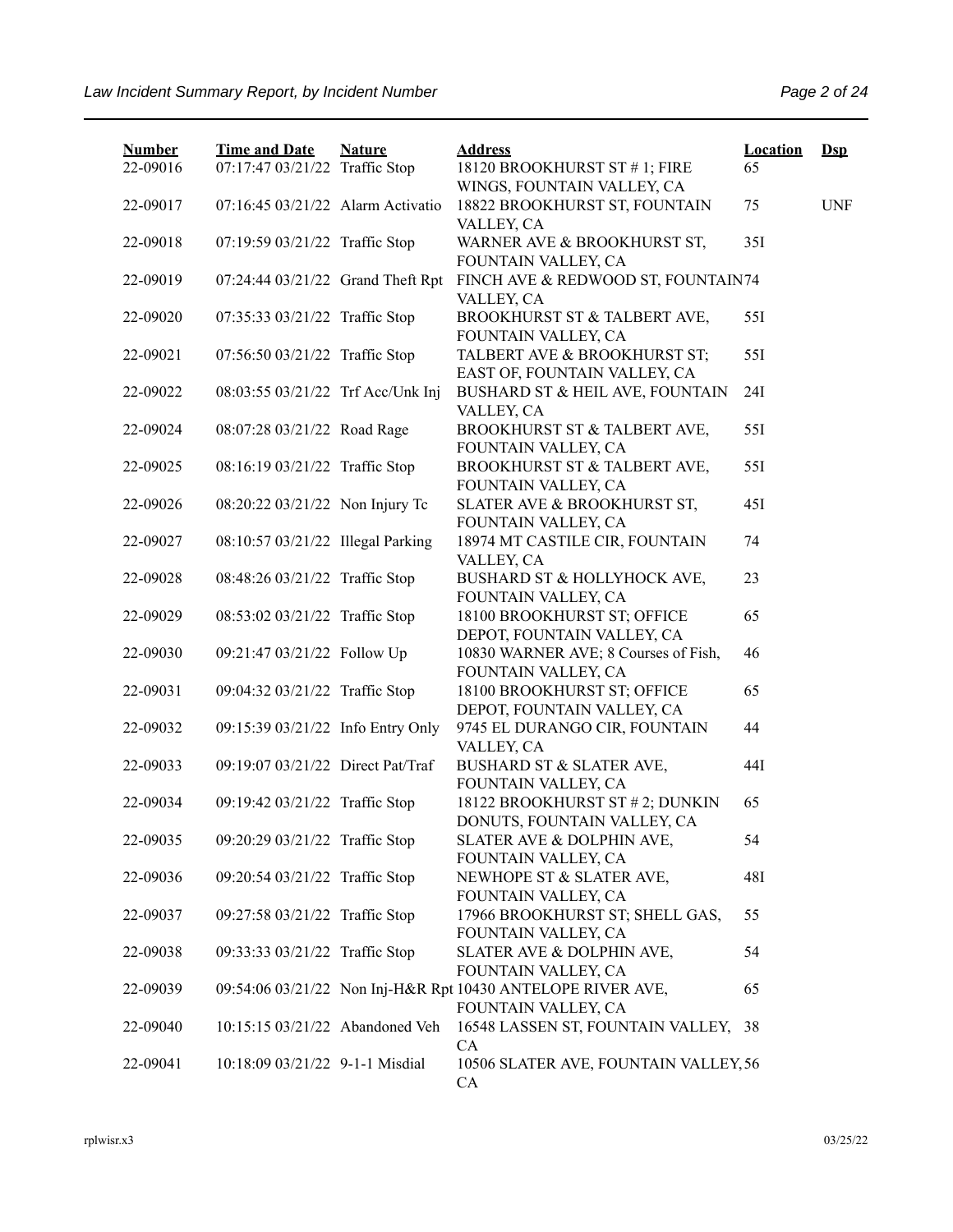| <b>Number</b><br>22-09042 | <b>Time and Date</b><br>10:22:36 03/21/22 9-1-1 Transfer | <b>Nature</b> | <b>Address</b><br>10213 PIKE AVE #4, FOUNTAIN VALLEY, 45                                       | <b>Location</b> | $\mathbf{Dsp}$ |
|---------------------------|----------------------------------------------------------|---------------|------------------------------------------------------------------------------------------------|-----------------|----------------|
| 22-09043                  | 10:22:57 03/21/22 Receipt                                |               | CA<br>16225 MT GUSTIN ST, FOUNTAIN<br>VALLEY, CA                                               | 29              |                |
| 22-09044                  | 10:25:53 03/21/22 9-1-1 Misdial                          |               | 8840 WARNER AVE; KL AND<br>ASSOCIATES, FOUNTAIN VALLEY, CA                                     | 42              |                |
| 22-09045                  | 10:28:06 03/21/22 Traffic Stop                           |               | EDINGER AVE & RICHARDSON ST,<br>FOUNTAIN VALLEY, CA                                            | 28              |                |
| 22-09046                  |                                                          |               | 10:33:27 03/21/22 Domestic Disput 9720 LA CAPILLA AVE; LA CAPILLA<br>PARK, FOUNTAIN VALLEY, CA | 44              |                |
| 22-09047                  |                                                          |               | 10:38:03 03/21/22 Veh Tampering R 9922 THISTLE AVE, FOUNTAIN VALLEY, 24<br>CA                  |                 | <b>INA</b>     |
| 22-09048                  | 10:56:57 03/21/22 Receipt                                |               | 17600 SANTA CATALINA CIR,<br>FOUNTAIN VALLEY, CA                                               | 52              |                |
| 22-09049                  | 11:05:09 03/21/22 9-1-1 Misdial                          |               | 10035 ELLIS AVE, FOUNTAIN VALLEY,<br>CA                                                        | 65              |                |
| 22-09050                  | 11:15:31 03/21/22 Follow Up                              |               | 11271 STANFORD, GG,,                                                                           |                 |                |
| 22-09051                  | 11:15:48 03/21/22 Ped Check                              |               | 16201 HARBOR BLVD # A; WALGREENS, 28<br>FOUNTAIN VALLEY, CA                                    |                 |                |
| 22-09052                  | 11:20:07 03/21/22 9-1-1 Open Line                        |               | 16176 EUCLID ST, FOUNTAIN VALLEY, 27<br>CA                                                     |                 |                |
| 22-09053                  | 11:26:49 03/21/22 Traffic Stop                           |               | BROOKHURST ST & ELLIS AVE,<br>FOUNTAIN VALLEY, CA                                              | 651             |                |
| 22-09054                  | 11:27:00 03/21/22 9-1-1 Misdial                          |               | BUSHARD ST & HEIL AVE, FOUNTAIN<br>VALLEY, CA                                                  | 24I             |                |
| 22-09055                  | 11:36:06 03/21/22 Direct Pat/Traf                        |               | MAGNOLIA ST & WARNER AVE,<br>FOUNTAIN VALLEY, CA                                               | 33I             |                |
| 22-09056                  | 11:36:28 03/21/22 Citizen Assist                         |               | 17200 NEWHOPE ST # 115, FOUNTAIN<br>VALLEY, CA                                                 | 48              |                |
| 22-09057                  | 11:47:32 03/21/22 Traffic Stop                           |               | MAGNOLIA ST & FOXGLOVE AVE,<br>FOUNTAIN VALLEY, CA                                             | 23              |                |
| 22-09059                  | 11:51:10 03/21/22 9-1-1 Misdial                          |               | 9920 TALBERT AVE; OC MEMORIAL<br>HOSPITAL, FOUNTAIN VALLEY, CA                                 | 64              |                |
| 22-09060                  |                                                          |               | 12:07:36 03/21/22 Veh Tampering R 18903 SAN CARLOS ST, FOUNTAIN<br>VALLEY, CA                  | 75              |                |
| 22-09061                  | 12:13:18 03/21/22 9-1-1 Misdial                          |               | 9920 TALBERT AVE; OC MEMORIAL<br>HOSPITAL, FOUNTAIN VALLEY, CA                                 | 64              |                |
| 22-09063                  | 12:24:57 03/21/22 9-1-1 Transfer                         |               | 18922 MT CIMARRON ST, FOUNTAIN<br>VALLEY, CA                                                   | 74              |                |
| 22-09064                  | 12:26:28 03/21/22 Attempt Suicide                        |               | 10373 SLATER AVE # 203, FOUNTAIN<br>VALLEY, CA                                                 | 45              |                |
| 22-09065                  | 12:37:49 03/21/22 9-1-1 Incomplet                        |               | 9920 TALBERT AVE; OC MEMORIAL<br>HOSPITAL, FOUNTAIN VALLEY, CA                                 | 64              |                |
|                           |                                                          |               |                                                                                                |                 |                |
| 22-09067                  | 12:47:56 03/21/22 30 Day Hearing                         |               | SLATER AVE & MAGNOLIA ST,<br>FOUNTAIN VALLEY, CA                                               | 43I             |                |
| 22-09068                  | 12:57:00 03/21/22 9-1-1 Transfer                         |               | 10844 ELLIS AVE, FOUNTAIN VALLEY,<br>CA                                                        | 76              |                |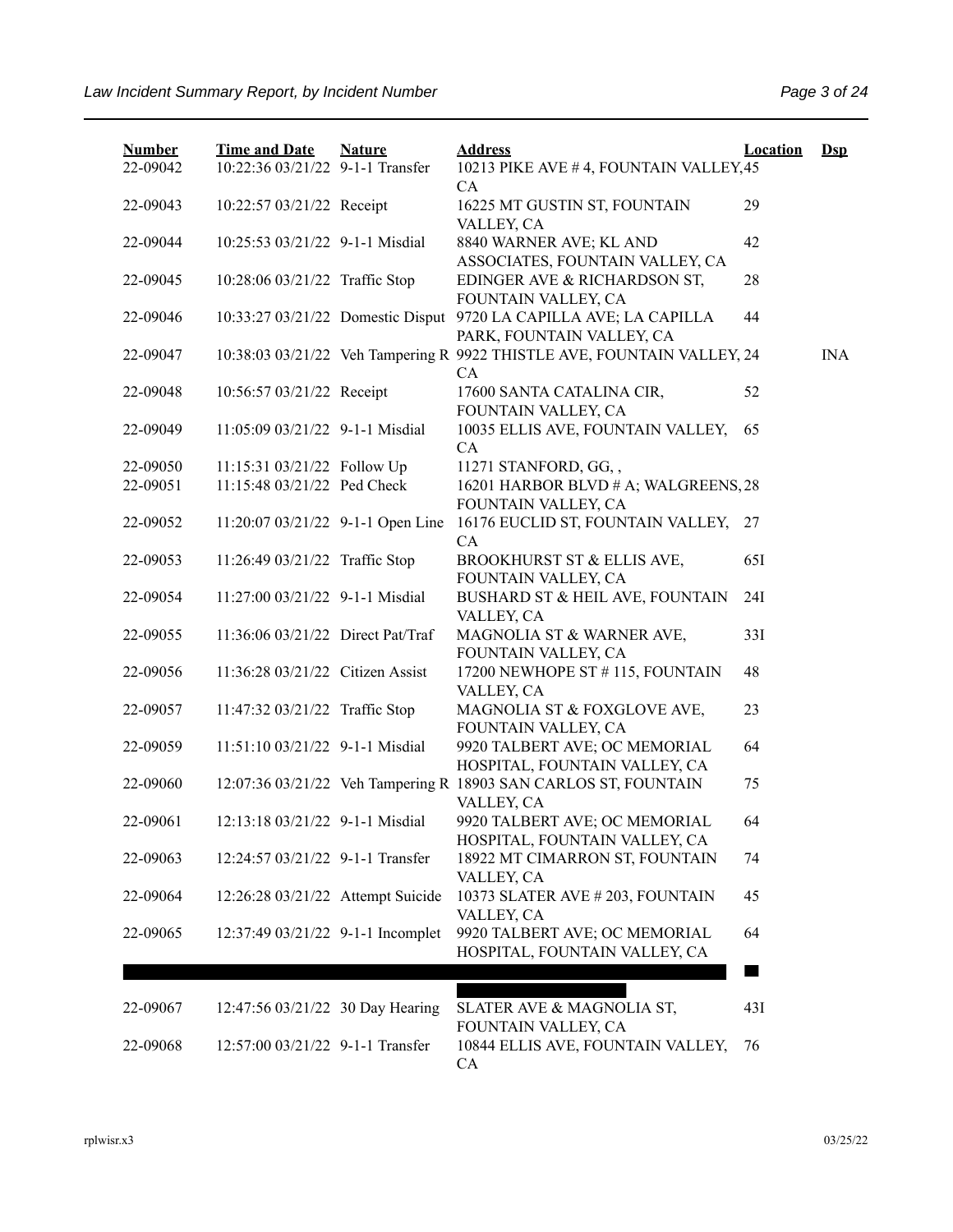| <b>Number</b> | <b>Time and Date</b>              | <b>Nature</b> | <b>Address</b>                                                                    | <b>Location</b> | $\mathbf{Dsp}$ |
|---------------|-----------------------------------|---------------|-----------------------------------------------------------------------------------|-----------------|----------------|
| 22-09069      | 13:04:30 03/21/22 Battery Rpt     |               | 16566 NEWHOPE ST; LOS AMIGOS HS,<br>FOUNTAIN VALLEY, CA                           | 38              |                |
| 22-09070      | 13:04:55 03/21/22 Receipt         |               | 18329 MT WATERMAN ST, FOUNTAIN<br>VALLEY, CA                                      | 65              |                |
| 22-09072      | 13:07:41 03/21/22 9-1-1 Misdial   |               | 12192 EDINGER AVE, ORANGE, CA                                                     | OUT29           |                |
| 22-09073      | 13:16:13 03/21/22 Petty Theft Rpt |               | 18295 BROOKHURST ST; T J MAXX,<br>FOUNTAIN VALLEY, CA                             | 64              |                |
| 22-09074      | 13:28:54 03/21/22 Req For A Suprv |               | 10592 LA PERLA AVE, FOUNTAIN<br>VALLEY, CA                                        | 56              |                |
| 22-09075      |                                   |               | 13:29:44 03/21/22 Check Well Bein 11513 QUARTZ AVE, FOUNTAIN<br>VALLEY, CA        | 38              |                |
| 22-09076      | 13:33:58 03/21/22 Drunk Driver    |               | BROOKHURST ST & HEIL AVE,<br>FOUNTAIN VALLEY, CA                                  | 251             |                |
| 22-09077      | 13:37:19 03/21/22 Abandoned Veh   |               | 11380 STONECRESS AVE, FOUNTAIN<br>VALLEY, CA                                      | 37              |                |
| 22-09078      | 13:55:52 03/21/22 9-1-1 Open Line |               | 18320 MT BALDY CIR; EBBERT CO,<br>FOUNTAIN VALLEY, CA                             | 66              |                |
| 22-09079      | 14:16:15 03/21/22 Traffic Stop    |               | WARNER AVE & LOS JARDINES WEST,<br>FOUNTAIN VALLEY, CA                            | 46              |                |
| 22-09080      | 14:15:47 03/21/22 9-1-1 Transfer  |               | 18800 FLORIDA HB, HUNTINGTN BCH,<br>CA                                            |                 |                |
| 22-09081      | 14:15:45 03/21/22 Illegal Parking |               | 16212 HEMP CIR, FOUNTAIN VALLEY,<br>CA                                            | 24              |                |
| 22-09082      | 14:25:29 03/21/22 9-1-1 Transfer  |               | 11420 WARNER AVE, FOUNTAIN<br>VALLEY, CA                                          | 47              |                |
| 22-09083      | 14:40:44 03/21/22 9-1-1 Transfer  |               | 11420 WARNER AVE; MEMORIALCARE<br>MEDICAL GROUP, FOUNTAIN VALLEY,<br>CA           | 47              |                |
| 22-09084      | 14:48:19 03/21/22 Alarm Activatio |               | 10103 STILBITE AVE, FOUNTAIN<br>VALLEY, CA                                        | 15              |                |
| 22-09085      | 14:40:56 03/21/22 Trespassing Rpt |               | 17150 NEWHOPE ST #109, FOUNTAIN<br>VALLEY, CA                                     | 48              |                |
| 22-09086      | 15:07:34 03/21/22 9-1-1 Open Line |               | 17900 NEWHOPE ST; COSTCO,<br>FOUNTAIN VALLEY, CA                                  | 57              |                |
| 22-09087      | 15:12:57 03/21/22 Receipt         |               | 16650 HARBOR BLVD # A17; VALENTE<br>COMPLETE AUTO SERVICE, FOUNTAIN<br>VALLEY, CA | 39              |                |
| 22-09088      | 15:27:54 03/21/22 Direct Pat/Othe |               | 16800 MAGNOLIA ST; BOOMERS,<br>FOUNTAIN VALLEY, CA                                | 33              |                |
| 22-09090      | 15:41:07 03/21/22 9-1-1 Open Line |               | 16600 HARBOR BLVD, FOUNTAIN<br>VALLEY, CA                                         | 39              |                |
| 22-09091      | 15:46:46 03/21/22 Keep The Peace  |               | 9193 PELICAN AVE, FOUNTAIN VALLEY, 73<br>CA                                       |                 |                |
| 22-09092      | 15:57:07 03/21/22 Receipt         |               | 17037 BROOKHURST ST # 5; YOGURT<br>PASSION 20 FLAVORS, FOUNTAIN<br>VALLEY, CA     | 44              |                |
| 22-09093      | 16:05:11 03/21/22 Susp Subj       |               | 11470 EDINGER AVE; 76 STATION,<br>FOUNTAIN VALLEY, CA                             | 27              |                |
| 22-09094      | 16:04:35 03/21/22 Non Injury Tc   |               | MAGNOLIA ST & WARNER AVE,<br>FOUNTAIN VALLEY, CA                                  | 33I             |                |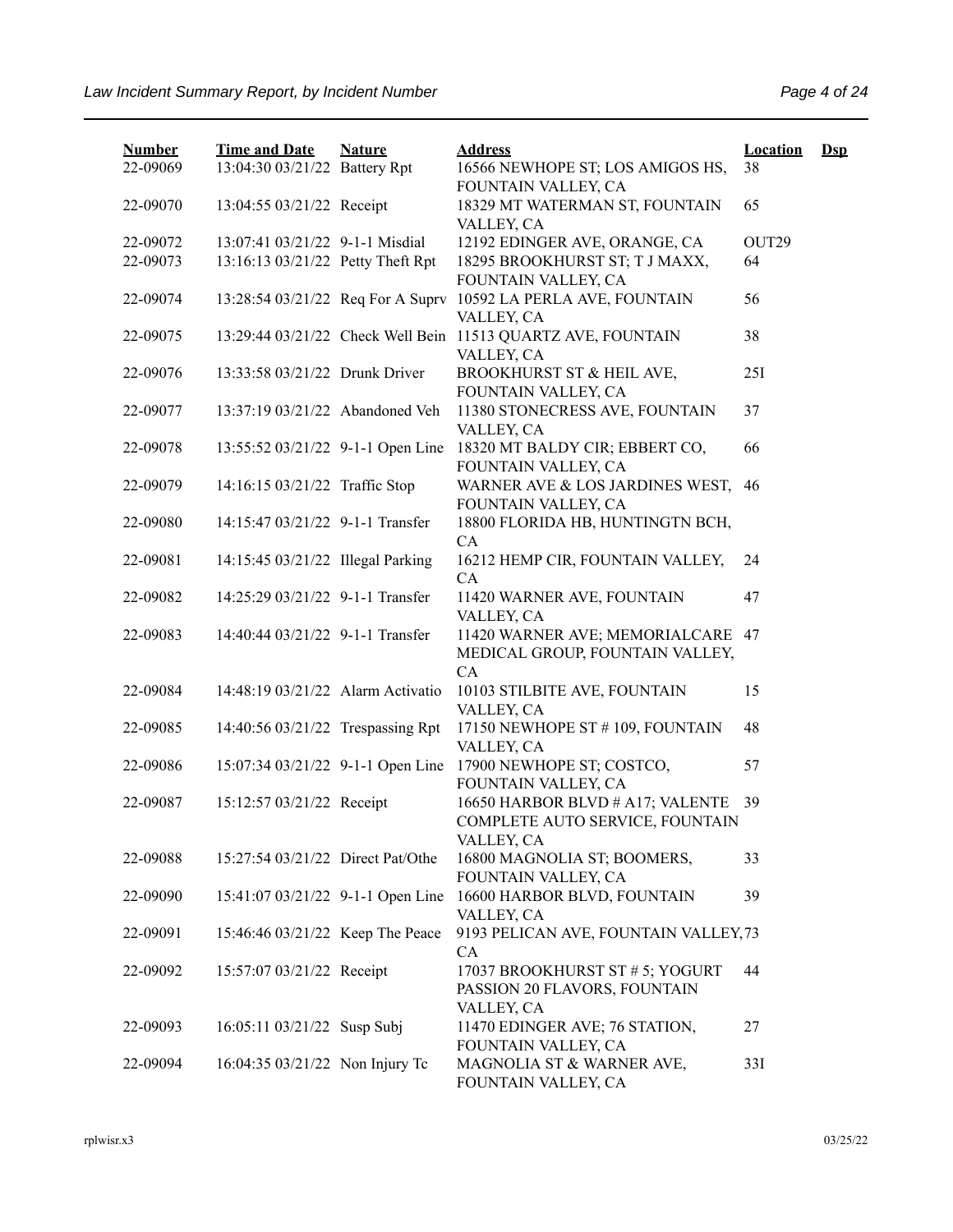| <b>Number</b><br>22-09095 | <b>Time and Date</b><br>16:21:10 03/21/22 9-1-1 Transfer | <b>Nature</b> | <b>Address</b><br>5425 WISTERIA,,                                              | <b>Location</b> | $\mathbf{Dsp}$ |
|---------------------------|----------------------------------------------------------|---------------|--------------------------------------------------------------------------------|-----------------|----------------|
| 22-09096                  |                                                          |               | 16:28:57 03/21/22 9-1-1 Abandoned 9600 DOLPHIN AVE #19, FOUNTAIN<br>VALLEY, CA | 54              |                |
| 22-09097                  | 16:37:26 03/21/22 9-1-1 Misdial                          |               | X:-117.911742, Y:33.735757,,                                                   |                 |                |
| 22-09098                  | 16:45:29 03/21/22 Follow Up                              |               | 10592 LA PERLA AVE, FOUNTAIN<br>VALLEY, CA                                     | 56              |                |
| 22-09099                  |                                                          |               | 16:48:41 03/21/22 9-1-1 Abandoned 18355 MT WATERMAN ST, FOUNTAIN<br>VALLEY, CA | 65              |                |
| 22-09100                  | 16:58:54 03/21/22 Susp Circs                             |               | 16101 HARBOR BLVD; CARLS JR,<br>FOUNTAIN VALLEY, CA                            | 28              |                |
| 22-09101                  | 16:56:58 03/21/22 Dist Of Peac                           |               | 17816 BUSHARD ST; FVHS, FOUNTAIN<br>VALLEY, CA                                 | 54              |                |
| 22-09102                  | 17:18:01 03/21/22 Information                            |               | 17099 BROOKHURST ST; SAMS CLUB,<br>FOUNTAIN VALLEY, CA                         | 44              |                |
| 22-09103                  | 17:35:45 03/21/22 9-1-1 Transfer                         |               | 17077 SAN MATEO ST; CARMEL<br>VILLAGE, FOUNTAIN VALLEY, CA                     | 45              |                |
| 22-09104                  | 17:43:06 03/21/22 Petty Theft Rpt                        |               | 10032 LOS COYOTES CRT, FOUNTAIN<br>VALLEY, CA                                  | 75              |                |
| 22-09105                  | 17:50:58 03/21/22 Cust/Visit Viol                        |               | 10071 LOS COYOTES CRT, FOUNTAIN<br>VALLEY, CA                                  | 75              |                |
| 22-09106                  | 18:11:25 03/21/22 Veh Burg Rpt                           |               | 12095 BRIGHTON RIVER #97,<br>FOUNTAIN VALLEY, CA                               | 29              |                |
| 22-09107                  | 18:32:55 03/21/22 Illegal Parking                        |               | <b>ANTELOPE RIVER AVE &amp; KINGS</b><br>CANYON ST, FOUNTAIN VALLEY, CA        | 65              |                |
| 22-09108                  | 18:44:33 03/21/22 Outside Agency                         |               | 2700 PETERSON PLACE #58C, COSTA<br>MESA, CA                                    |                 |                |
| 22-09109                  | 18:46:49 03/21/22 Outside Agency                         |               | 17908 1/2 MAGNOLIA ST, FOUNTAIN<br>VALLEY, CA                                  | 53              |                |
| 22-09110                  | 19:04:24 03/21/22 9-1-1 Open Line                        |               | 16400 BROOKHURST ST; FV REC<br>CENTER, FOUNTAIN VALLEY, CA                     | 25              |                |
| 22-09111                  | 19:02:06 03/21/22 Stolen Veh Rpt                         |               | 11391 DELPHINIUM AVE, FOUNTAIN<br>VALLEY, CA                                   | 27              | <b>ACT</b>     |
| 22-09112                  | 19:17:39 03/21/22 Abandoned Veh                          |               | MITTERBILL ST & DEBIOIS AVE,<br>FOUNTAIN VALLEY, CA                            | 14              |                |
| 22-09113                  | 19:38:49 03/21/22 9-1-1 Misdial                          |               | 16063 BANANA ST, FOUNTAIN VALLEY, 24<br><b>CA</b>                              |                 |                |
| 22-09114                  | 20:12:46 03/21/22 Susp Veh                               |               | SUNN AVE & LOS COCHES ST,<br>FOUNTAIN VALLEY, CA                               | 15              |                |
| 22-09115                  | 20:31:34 03/21/22 9-1-1 Misdial                          |               | 11203 EDINGER AVE, SANTA ANA, CA                                               | 27              |                |
| 22-09116                  | 20:49:31 03/21/22 Trans Complaint                        |               | 16369 HARBOR BLVD; DISCOUNT BEER 28<br>AND WINE, FOUNTAIN VALLEY, CA           |                 |                |
| 22-09117                  | 21:02:56 03/21/22 Domestic Disput                        |               | 17266 FLAME TREE CIR, FOUNTAIN<br>VALLEY, CA                                   | 44              |                |
| 22-09118                  | 21:04:49 03/21/22 Trans Complaint                        |               | 17669 SANTA ELENA ST, FOUNTAIN<br>VALLEY, CA                                   | 52              |                |
| 22-09119                  | 21:17:30 03/21/22 Traffic Stop                           |               | SLATER AVE & WARD ST, FOUNTAIN<br>VALLEY, CA                                   | 46I             |                |
| 22-09120                  | 21:15:33 03/21/22 Outside Agency                         |               | 13012 YUMA PLACE WM,,                                                          |                 |                |
| 22-09121                  | 21:48:52 03/21/22 Direct Pat/Traf                        |               | TALBERT AVE & NEWHOPE ST,<br>FOUNTAIN VALLEY, CA                               | 67              |                |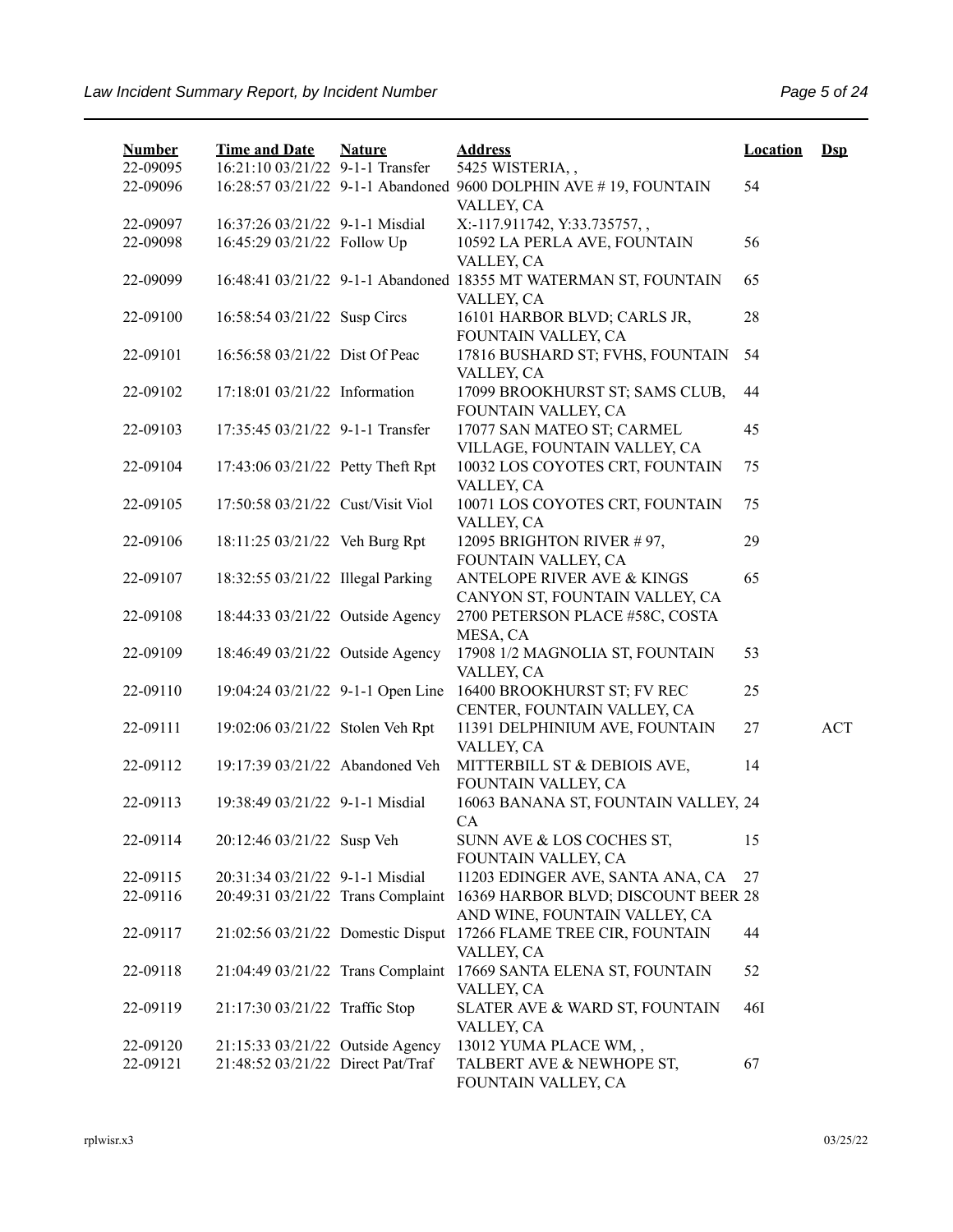| <b>Number</b> | <b>Time and Date</b>              | <b>Nature</b> | <b>Address</b>                                                                    | <b>Location</b> | $Dep$      |
|---------------|-----------------------------------|---------------|-----------------------------------------------------------------------------------|-----------------|------------|
|               |                                   |               |                                                                                   |                 |            |
| 22-09123      | 22:15:12 03/21/22 Traffic Stop    |               | SLATER AVE & EUCLID ST, FOUNTAIN<br>VALLEY, CA                                    | 471             |            |
| 22-09124      | 22:25:55 03/21/22 Traffic Stop    |               | BROOKHURST ST & TALBERT AVE,<br>FOUNTAIN VALLEY, CA                               | 55I             |            |
| 22-09125      | 23:38:32 03/21/22 9-1-1 Transfer  |               | 11300 WARNER AVE # A210, FOUNTAIN 47<br>VALLEY, CA                                |                 |            |
| 22-09126      | 00:05:29 03/22/22 Patrol Check    |               | $RD67,$ ,                                                                         |                 |            |
| 22-09127      | 00:11:42 03/22/22 Traffic Stop    |               | EDINGER AVE & NEWHOPE ST,<br>FOUNTAIN VALLEY, CA                                  | 18I             |            |
| 22-09128      | 00:25:58 03/22/22 Direct Pat/Othe |               | 18313 SANTA CARLOTTA ST;<br>COURREGES SCHOOL, FOUNTAIN<br>VALLEY, CA              | 62              |            |
| 22-09129      | 00:41:21 03/22/22 Traffic Stop    |               | SLATER AVE & WARD ST, FOUNTAIN<br>VALLEY, CA                                      | 46I             |            |
| 22-09130      | 00:53:18 03/22/22 Patrol Check    |               | SAN MINISO,,                                                                      |                 |            |
| 22-09131      |                                   |               | 00:58:57 03/22/22 9-1-1 Abandoned 9900 LA ALAMEDA AVE #29,<br>FOUNTAIN VALLEY, CA | 44              |            |
| 22-09132      | 01:02:00 03/22/22 Foot Patrol     |               | 17550 BROOKHURST ST; AYRES HOTEL 55<br>FOUNTAIN VALLEY, FOUNTAIN<br>VALLEY, CA    |                 |            |
| 22-09133      | 01:08:37 03/22/22 Traffic Stop    |               | EUCLID ST & EDINGER AVE; N OF,<br>FOUNTAIN VALLEY, CA                             | 17I             |            |
| 22-09134      | 01:30:35 03/22/22 Priv Prop Imp   |               | 9580 EL REY AVE; CORTE BELLA APTS, 44<br>FOUNTAIN VALLEY, CA                      |                 |            |
| 22-09135      | 01:49:49 03/22/22 Patrol Check    |               | 16400 BROOKHURST ST; FV REC<br>CENTER, FOUNTAIN VALLEY, CA                        | 25              | <b>INF</b> |
| 22-09136      | 01:59:05 03/22/22 Vehicle Check   |               | 16400 BROOKHURST ST; FV REC<br>CENTER, FOUNTAIN VALLEY, CA                        | 25              |            |
| 22-09137      | 02:37:20 03/22/22 Direct Pat/Othe |               | 16801 EUCLID ST; MILE SQUARE PARK, 36<br>ORANGE, CA                               |                 |            |
| 22-09138      | 02:53:40 03/22/22 Alarm Activatio |               | 10201 SLATER AVE, FOUNTAIN VALLEY, 45<br>CA                                       |                 | <b>UNF</b> |
| 22-09139      | 03:30:37 03/22/22 Ped Check       |               | ELLIS AVE FRONTAGE AVE & LINDEN 63<br>ST, FOUNTAIN VALLEY, CA                     |                 |            |
| 22-09140      | 03:39:30 03/22/22 Patrol Check    |               | 18673 EVERGREEN CIR, FOUNTAIN<br>VALLEY, CA                                       | 74              |            |
| 22-09141      | 03:47:11 03/22/22 Patrol Check    |               | GARFIELD AVE & MAGNOLIA ST,<br>FOUNTAIN VALLEY, CA                                | OUT72           |            |
| 22-09142      | 04:16:03 03/22/22 Illegal Parking |               | 9983 THISTLE AVE, FOUNTAIN VALLEY, 24<br>CA                                       |                 |            |
|               |                                   |               |                                                                                   |                 |            |
| 22-09144      | 04:52:46 03/22/22 Vehicle Check   |               | 9091 CALADIUM AVE; SOUTH COAST<br>CHILDRENS HOME, FOUNTAIN                        | 23              |            |
| 22-09145      | 06:05:59 03/22/22 Traffic Stop    |               | VALLEY, CA<br>405 & BROOKHURST ST; NB 405 RAMP, 54<br>FOUNTAIN VALLEY, CA         |                 |            |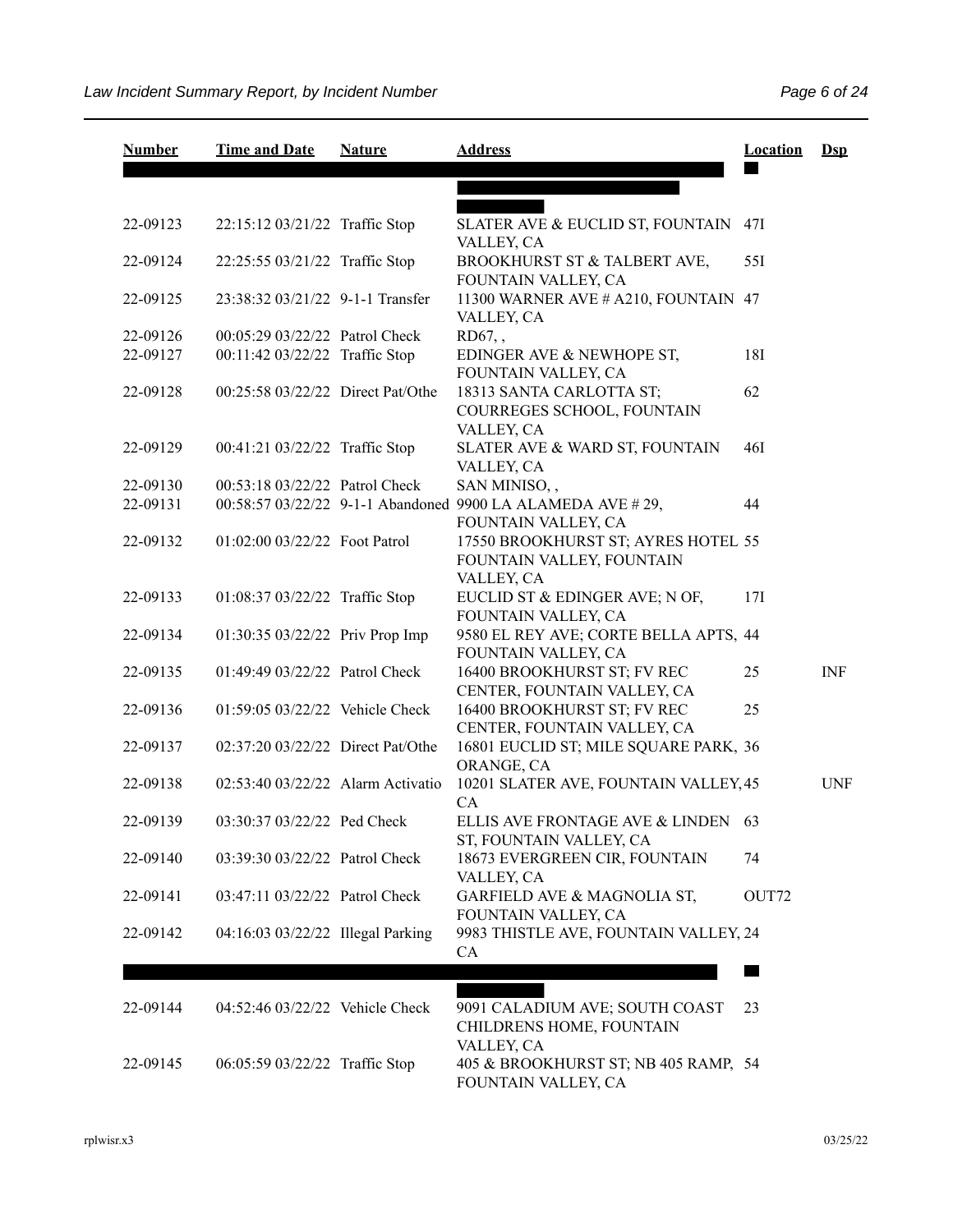| <b>Number</b><br>22-09146 | <b>Time and Date</b><br>06:19:37 03/22/22 9-1-1 Transfer | <b>Nature</b> | <b>Address</b><br>17150 EUCLID ST # 111; FOUNTAIN<br>VALLEY DIALYSIS, FOUNTAIN VALLEY,<br>CA | <b>Location</b><br>47 | $\mathbf{Dsp}$ |
|---------------------------|----------------------------------------------------------|---------------|----------------------------------------------------------------------------------------------|-----------------------|----------------|
| 22-09147                  | 06:27:00 03/22/22 Traffic Stop                           |               | 18122 BROOKHURST ST # 2; DUNKIN<br>DONUTS, FOUNTAIN VALLEY, CA                               | 65                    |                |
| 22-09148                  | 06:58:06 03/22/22 Traffic Stop                           |               | TALBERT AVE & BROOKHURST ST,<br>FOUNTAIN VALLEY, CA                                          | 551                   |                |
| 22-09149                  | 07:02:52 03/22/22 Traffic Stop                           |               | 18122 BROOKHURST ST # 2; DUNKIN<br>DONUTS, FOUNTAIN VALLEY, CA                               | 65<br>a s             |                |
| 22-09151                  | 07:11:31 03/22/22 Traffic Stop                           |               | BROOKHURST ST & TALBERT AVE,<br>FOUNTAIN VALLEY, CA                                          | 551                   |                |
| 22-09152                  | 07:23:21 03/22/22 Traffic Stop                           |               | TALBERT AVE & 405, FOUNTAIN<br>VALLEY, CA                                                    | 55                    |                |
|                           |                                                          |               |                                                                                              |                       |                |
| 22-09154                  | 07:28:04 03/22/22 Follow Up                              |               | 16101 HARBOR BLVD; CARLS JR,<br>FOUNTAIN VALLEY, CA                                          | 28                    |                |
| 22-09155                  | 07:32:52 03/22/22 Traffic Stop                           |               | 18175 BROOKHURST ST; UNION BANK, 64<br>FOUNTAIN VALLEY, CA                                   |                       |                |
| 22-09156                  | 07:37:18 03/22/22 Traffic Stop                           |               | TALBERT AVE & 405; SB 405, FOUNTAIN 55<br>VALLEY, CA                                         |                       |                |
| 22-09157                  | 07:41:47 03/22/22 Traffic Stop                           |               | 18122 BROOKHURST ST # 2; DUNKIN<br>DONUTS, FOUNTAIN VALLEY, CA                               | 65                    |                |
| 22-09158                  | 07:43:00 03/22/22 Traffic Stop                           |               | SLATER AVE & BUSHARD ST,<br>FOUNTAIN VALLEY, CA                                              | 44I                   |                |
| 22-09159                  | 07:46:20 03/22/22 Traffic Stop                           |               | 18122 BROOKHURST ST # 2; DUNKIN<br>DONUTS, FOUNTAIN VALLEY, CA                               | 65                    |                |
| 22-09160                  | 07:51:06 03/22/22 Traffic Stop                           |               | 18100 BROOKHURST ST; OFFICE<br>DEPOT, FOUNTAIN VALLEY, CA                                    | 65                    |                |
| 22-09161                  | 07:54:18 03/22/22 Traffic Stop                           |               | 18100 BROOKHURST ST; OFFICE<br>DEPOT, FOUNTAIN VALLEY, CA                                    | 65                    |                |
| 22-09162                  | 07:58:32 03/22/22 Traffic Stop                           |               | SHAMROCK AVE & BUSHARD ST,<br>FOUNTAIN VALLEY, CA                                            | 24                    |                |
| 22-09163                  |                                                          |               | 07:59:20 03/22/22 9-1-1 Abandoned 16061 BROOKHURST ST; ALBERTSONS, 24<br>FOUNTAIN VALLEY, CA |                       |                |
|                           |                                                          |               |                                                                                              |                       |                |
| 22-09165                  | 08:07:08 03/22/22 Traffic Stop                           |               | 16200 BUSHARD ST; ALLEN SCHOOL,<br>FOUNTAIN VALLEY, CA                                       | 24                    |                |
| 22-09166                  | 08:10:12 03/22/22 Traffic Stop                           |               | 18122 BROOKHURST ST # 2; DUNKIN<br>DONUTS, FOUNTAIN VALLEY, CA                               | 65                    |                |
| 22-09167                  | 08:11:18 03/22/22 Traffic Stop                           |               | 18100 BROOKHURST ST; OFFICE<br>DEPOT, FOUNTAIN VALLEY, CA                                    | 65                    |                |
| 22-09168                  | 08:18:06 03/22/22 Traffic Stop                           |               | 16200 BUSHARD ST; ALLEN SCHOOL,<br>FOUNTAIN VALLEY, CA                                       | 24                    |                |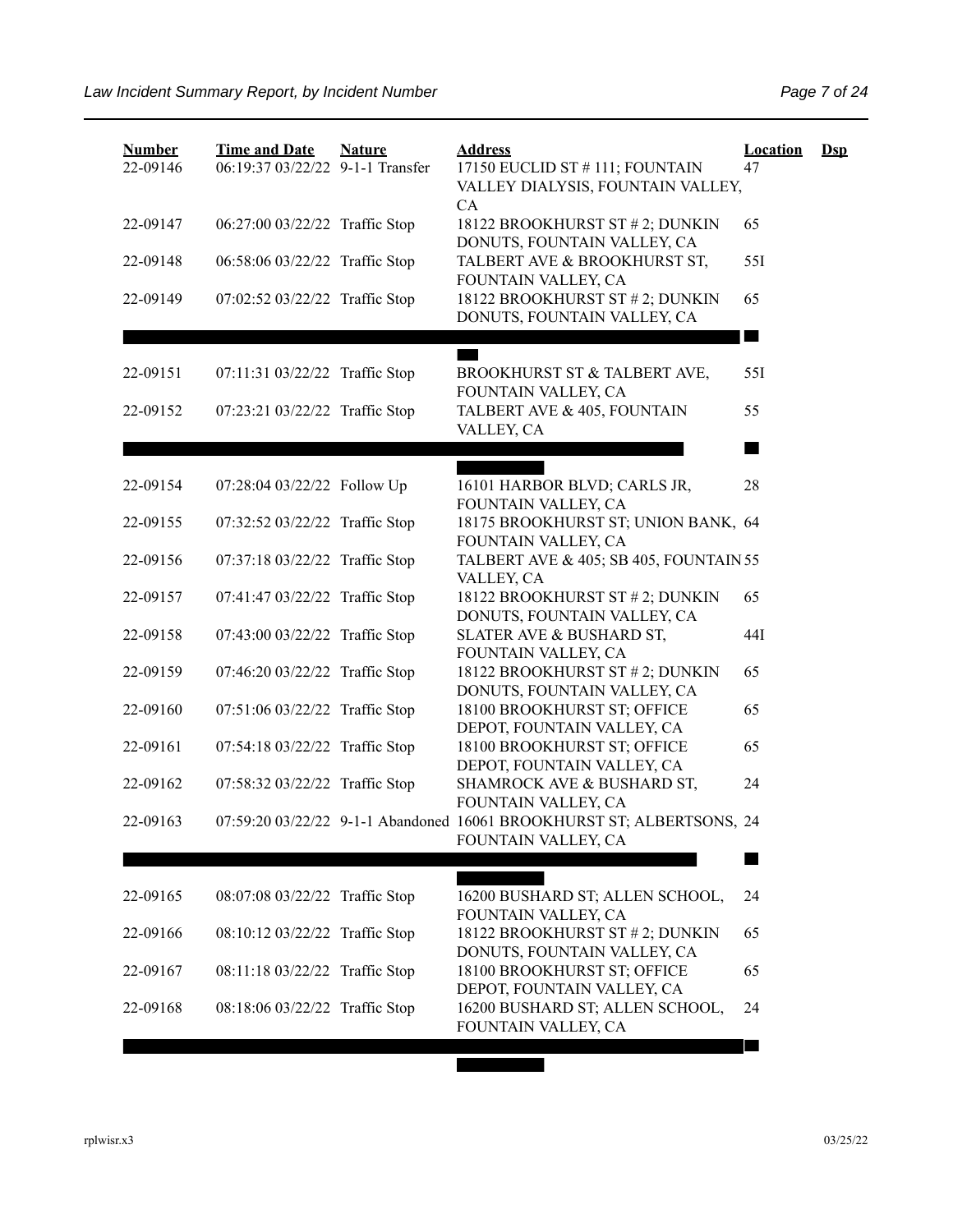| <b>Number</b><br>22-09170 | <b>Time and Date</b><br>08:24:12 03/22/22 Registrant | <b>Nature</b> | <b>Address</b><br>10200 SLATER AVE, FOUNTAIN VALLEY, 55<br>CA           | <b>Location</b> | $\mathbf{Dsp}$ |
|---------------------------|------------------------------------------------------|---------------|-------------------------------------------------------------------------|-----------------|----------------|
| 22-09171                  | 08:31:48 03/22/22 Traffic Stop                       |               | TALBERT AVE & WARD ST, FOUNTAIN<br>VALLEY, CA                           | 56I             |                |
| 22-09172                  | 08:35:54 03/22/22 Non Injury Tc                      |               | 17101 SANTA LUCIA ST, FOUNTAIN<br>VALLEY, CA                            | 42              |                |
| 22-09173                  | 08:40:12 03/22/22 Check Well Bein                    |               | 17077 SAN MATEO ST # 1211, FOUNTAIN 45<br>VALLEY, CA                    |                 |                |
| 22-09174                  | 08:45:24 03/22/22 9-1-1 Transfer                     |               | X:-117.990267, Y:33.685273,,                                            |                 |                |
| 22-09176                  | 08:47:00 03/22/22 Stolen Veh Rpt                     |               | EUCLID ST & WARNER AVE, FOUNTAIN 37I<br>VALLEY, CA                      |                 |                |
| 22-09177                  | 08:51:27 03/22/22 9-1-1 Open Line                    |               | 11180 WARNER AVE; METHUSELAH<br>FLIES LLC, FOUNTAIN VALLEY, CA          | 47              |                |
|                           |                                                      |               |                                                                         |                 |                |
| 22-09179                  | 09:14:26 03/22/22 Traffic Stop                       |               | TALBERT AVE & MAGNOLIA ST,<br>FOUNTAIN VALLEY, CA                       | 53I             |                |
| 22-09181                  | 09:42:30 03/22/22 Traffic Stop                       |               | 18122 BROOKHURST ST # 2; DUNKIN<br>DONUTS, FOUNTAIN VALLEY, CA          | 65              |                |
| 22-09182                  | 09:39:16 03/22/22 Patrol Check                       |               | EDINGER AVE & EUCLID ST, FOUNTAIN 17I<br>VALLEY, CA                     |                 |                |
| 22-09183                  | 09:34:06 03/22/22 Other Type Call                    |               | 8675 BLUEBIRD AVE; HARPER PARK,<br>FOUNTAIN VALLEY, CA                  | 72              |                |
| 22-09184                  | 09:48:05 03/22/22 Vin Verificatio                    |               | 10200 SLATER AVE, FOUNTAIN VALLEY, 55<br>CA                             |                 |                |
| 22-09185                  | 09:49:55 03/22/22 Vandalism Rpt                      |               | 16425 HARBOR BLVD; GALLERIA APTS, 28<br>FOUNTAIN VALLEY, CA             |                 |                |
| 22-09186                  | 09:53:51 03/22/22 Traffic Stop                       |               | 18100 BROOKHURST ST; OFFICE<br>DEPOT, FOUNTAIN VALLEY, CA               | 65              |                |
|                           |                                                      |               |                                                                         |                 |                |
| 22-09188                  | 09:58:45 03/22/22 9-1-1 Misdial                      |               | 10550 TALBERT AVE; HYUNDAI MOTOR 66<br>AMERICA INC, FOUNTAIN VALLEY, CA |                 |                |
| 22-09189                  | 10:00:00 03/22/22 9-1-1 Transfer                     |               | 108 OSPREY LN, FOUNTAIN VALLEY,<br>СA                                   | 63              |                |
| 22-09190                  | 10:04:04 03/22/22 Follow Up                          |               | 10592 LA PERLA AVE, FOUNTAIN<br>VALLEY, CA                              | 56              |                |
| 22-09191                  | 10:04:56 03/22/22 Traffic Stop                       |               | 18122 BROOKHURST ST # 2; DUNKIN<br>DONUTS, FOUNTAIN VALLEY, CA          | 65              |                |
| 22-09192                  | 10:11:01 03/22/22 Traffic Stop                       |               | BROOKHURST ST & SLATER AVE,<br>FOUNTAIN VALLEY, CA                      | 45I             |                |
| 22-09193                  | 10:19:05 03/22/22 9-1-1 Misdial                      |               | 10550 TALBERT AVE; HYUNDAI MOTOR 66<br>AMERICA INC, FOUNTAIN VALLEY, CA |                 |                |
| 22-09194                  | 10:32:30 03/22/22 9-1-1 Misdial                      |               | 10550 TALBERT AVE; HYUNDAI MOTOR 66<br>AMERICA INC, FOUNTAIN VALLEY, CA |                 |                |
| 22-09195                  | 10:40:05 03/22/22 Recov Stolen Ve                    |               | EDINGER AVE & WARD ST, FOUNTAIN 16I<br>VALLEY, CA                       |                 |                |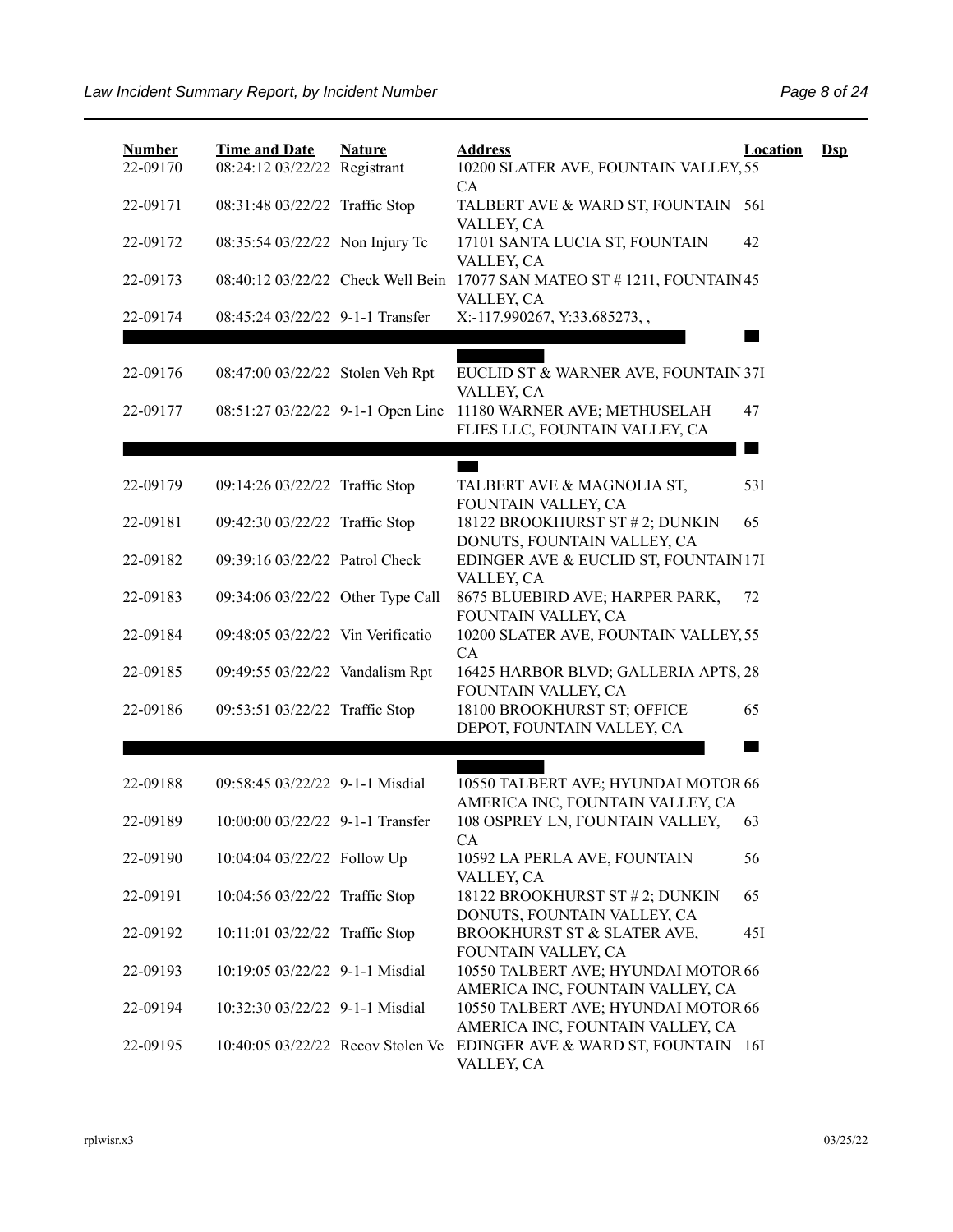| <b>Number</b><br>22-09196 | <b>Time and Date</b><br>10:48:41 03/22/22 9-1-1 Misdial            | <b>Nature</b> | <b>Address</b><br>10550 TALBERT AVE; HYUNDAI MOTOR 66                                                      | <b>Location</b> | $\mathbf{Dsp}$ |
|---------------------------|--------------------------------------------------------------------|---------------|------------------------------------------------------------------------------------------------------------|-----------------|----------------|
| 22-09197                  | 10:53:00 03/22/22 Alarm Activatio                                  |               | AMERICA INC, FOUNTAIN VALLEY, CA<br>9043 CALADIUM AVE, FOUNTAIN<br>VALLEY, CA                              | 23              |                |
| 22-09198                  | 10:59:32 03/22/22 9-1-1 Misdial                                    |               | 9002 TALBERT AVE, FOUNTAIN<br>VALLEY, CA                                                                   | 63              |                |
| 22-09199                  |                                                                    |               | 11:02:17 03/22/22 9-1-1 Abandoned 17360 BROOKHURST ST; MEMORIAL<br>HEALTH SERVICES, FOUNTAIN               | 45              |                |
| 22-09200                  | 11:05:07 03/22/22 9-1-1 Misdial                                    |               | VALLEY, CA<br>10483 SLATER AVE, FOUNTAIN VALLEY, 55<br>CA.                                                 |                 |                |
| 22-09201                  | 11:23:16 03/22/22 Receipt                                          |               | 9157 NADINE RIVER CIR, FOUNTAIN<br>VALLEY, CA                                                              | 63              |                |
| 22-09202                  | 11:31:25 03/22/22 Ped Check                                        |               | 16800 MAGNOLIA ST; BOOMERS,<br>FOUNTAIN VALLEY, CA                                                         | 33              |                |
| 22-09203                  |                                                                    |               | 11:39:16 03/22/22 9-1-1 Abandoned 18035 BROOKHURST ST, FOUNTAIN<br>VALLEY, CA                              | 64              |                |
| 22-09204                  | 11:36:47 03/22/22 Citizen Assist                                   |               | 10200 SLATER AVE, FOUNTAIN VALLEY, 55<br>CA                                                                |                 |                |
| 22-09205                  | 11:42:38 03/22/22 Fvmc Violation                                   |               | 16370 VERNON ST, FOUNTAIN VALLEY, 27<br>CA                                                                 |                 |                |
| 22-09206                  | 11:48:47 03/22/22 Follow Up                                        |               | 16101 HARBOR BLVD; CARLS JR,<br>FOUNTAIN VALLEY, CA                                                        | 28              |                |
| 22-09207<br>22-09208      | 11:58:03 03/22/22 Vehicle Check<br>12:09:13 03/22/22 9-1-1 Misdial |               | 17030 MAGNOLIA ST; WINCHELLS<br>DONUTS, FOUNTAIN VALLEY, CA<br>17940 NEWHOPE ST; PETSMART,                 | 43<br>57        |                |
| 22-09209                  | 12:11:19 03/22/22 Susp Subj                                        |               | FOUNTAIN VALLEY, CA<br>18733 SANTA ISADORA ST, FOUNTAIN                                                    | 72              |                |
| 22-09210                  | 12:24:45 03/22/22 Traffic Stop                                     |               | VALLEY, CA<br>18405 BROOKHURST ST; RALPHS,                                                                 | 64              |                |
| 22-09211                  |                                                                    |               | FOUNTAIN VALLEY, CA<br>12:22:01 03/22/22 Trans Complaint 17099 BROOKHURST ST; SAMS CLUB,                   | 44              |                |
| 22-09212                  | 12:29:19 03/22/22 9-1-1 Misdial                                    |               | FOUNTAIN VALLEY, CA<br>11420 WARNER AVE; MEMORIALCARE 47                                                   |                 |                |
|                           |                                                                    |               | MEDICAL GROUP, FOUNTAIN VALLEY,<br>CA                                                                      |                 |                |
| 22-09214                  |                                                                    |               | 12:50:29 03/22/22 Domestic Disput 10980 WARNER AVE, FOUNTAIN                                               | 46              |                |
| 22-09215                  |                                                                    |               | VALLEY, CA<br>12:55:04 03/22/22 9-1-1 Abandoned 17360 BROOKHURST ST; MEMORIAL<br>HEALTH SERVICES, FOUNTAIN | 45              |                |
| 22-09216                  | 12:56:55 03/22/22 9-1-1 Open Line                                  |               | VALLEY, CA<br>17940 NEWHOPE ST; PETSMART,                                                                  | 57              |                |
| 22-09217                  | 12:58:39 03/22/22 Non Injury Tc                                    |               | FOUNTAIN VALLEY, CA<br>9411 TANAGER AVE, FOUNTAIN                                                          | 73              |                |
| 22-09218                  | 13:07:59 03/22/22 Receipt                                          |               | VALLEY, CA<br>9034 MCBRIDE RIVER AVE, FOUNTAIN 63<br>VALLEY, CA                                            |                 |                |
| 22-09219                  | 13:04:44 03/22/22 Info Entry Only                                  |               | 9272 POINSETTIA AVE, FOUNTAIN<br>VALLEY, CA                                                                | 33              |                |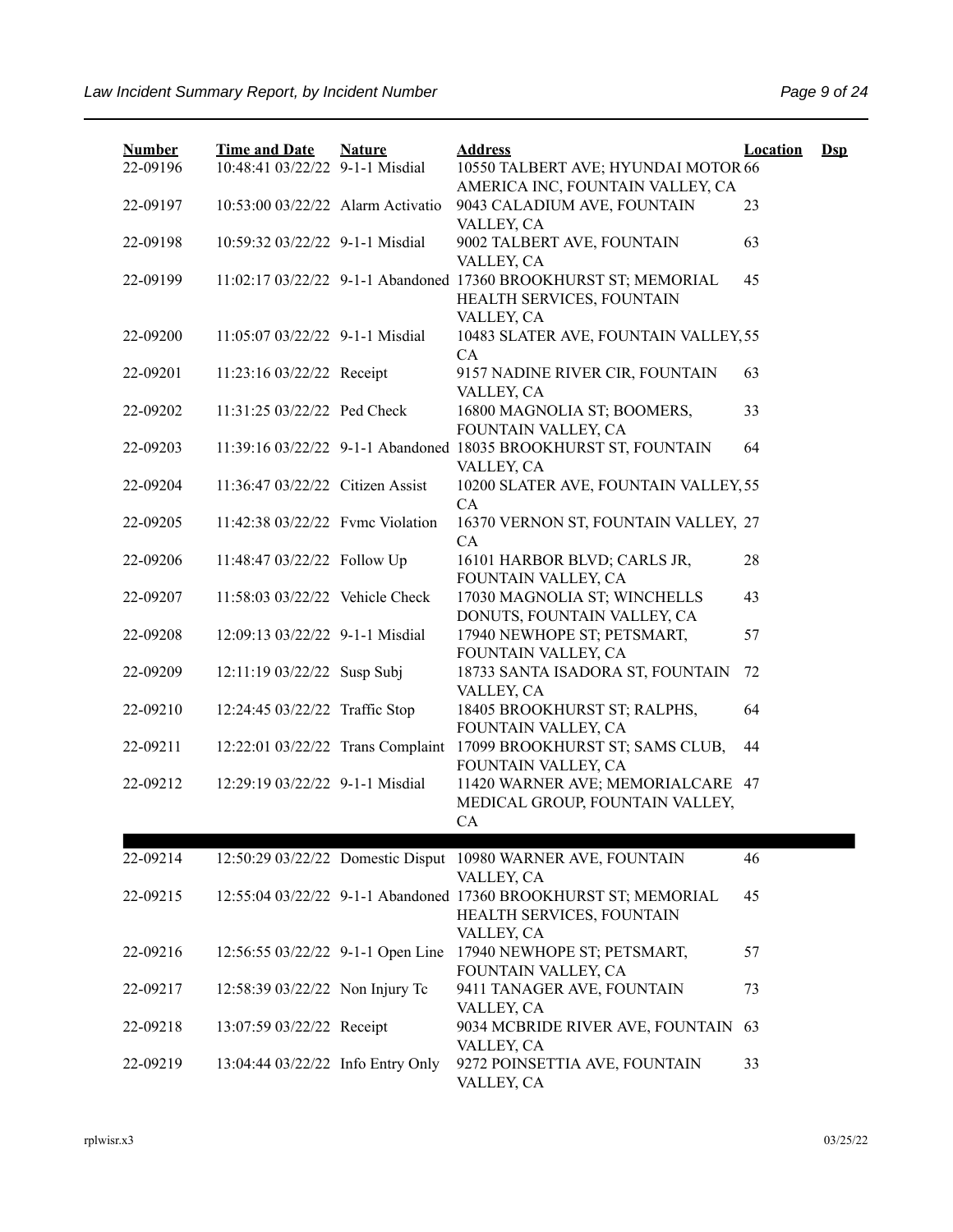| <b>Number</b><br>22-09220 | <b>Time and Date</b><br>13:29:18 03/22/22 Susp Subj | <b>Nature</b> | <b>Address</b><br>8870 EL CAPITAN AVE, FOUNTAIN                                       | <b>Location</b><br>52 | <u>Dsp</u> |
|---------------------------|-----------------------------------------------------|---------------|---------------------------------------------------------------------------------------|-----------------------|------------|
| 22-09221                  | 13:40:41 03/22/22 Outside Agency                    |               | VALLEY, CA<br>18218 EUCLID ST; STEWART ROTH OAK 67                                    |                       |            |
| 22-09222                  | 13:50:22 03/22/22 Vehicle Check                     |               | CONNECTION, FOUNTAIN VALLEY, CA<br>16800 MAGNOLIA ST; BOOMERS,                        | 33                    |            |
| 22-09223                  |                                                     |               | FOUNTAIN VALLEY, CA<br>14:01:00 03/22/22 Trans Complaint BROOKHURST ST & EDINGER AVE, | 15I                   |            |
| 22-09224                  | 14:06:08 03/22/22 Illegal Solicit                   |               | FOUNTAIN VALLEY, CA<br>11085 WARNER AVE; STATER                                       | 37                    |            |
| 22-09225                  | 14:30:06 03/22/22 Domestic Disput                   |               | BROTHERS, FOUNTAIN VALLEY, CA<br>10175 EL CORAZON AVE # 2, FOUNTAIN 45                |                       |            |
| 22-09226                  | 14:33:54 03/22/22 Info Entry Only                   |               | VALLEY, CA<br>17900 NEWHOPE ST; COSTCO,                                               | 57                    |            |
| 22-09227                  | 14:44:24 03/22/22 9-1-1 Misdial                     |               | FOUNTAIN VALLEY, CA<br>10505 SLATER AVE; HAPPY MASSAGE,                               | 46                    |            |
| 22-09228                  | 14:45:07 03/22/22 Traffic Stop                      |               | FOUNTAIN VALLEY, CA<br>17415 LOS JARDINES WEST; MASUDA                                | 46                    |            |
| 22-09229                  | 14:48:26 03/22/22 Direct Pat/Traf                   |               | SCHOOL, FOUNTAIN VALLEY, CA<br>WARNER AVE & EUCLID ST, FOUNTAIN 37I                   |                       |            |
| 22-09230                  | 15:02:35 03/22/22 Traffic Stop                      |               | VALLEY, CA<br>17415 LOS JARDINES WEST; MASUDA                                         | 46                    |            |
| 22-09231                  | 15:08:33 03/22/22 Illegal Parking                   |               | SCHOOL, FOUNTAIN VALLEY, CA<br>11300 WARNER AVE; PALM ISLAND                          | 47                    |            |
|                           |                                                     |               | SENIOR COMMUNITY, FOUNTAIN<br>VALLEY, CA                                              |                       |            |
| 22-09232                  | 15:17:28 03/22/22 Citizen Assist                    |               | 17415 LOS JARDINES WEST; MASUDA<br>SCHOOL, FOUNTAIN VALLEY, CA                        | 46                    |            |
| 22-09233                  | 15:18:25 03/22/22 Battery Rpt                       |               | 11240 STONECRESS AVE; STONECRESS 37<br>PARK, FOUNTAIN VALLEY, CA                      |                       |            |
| 22-09234                  | 15:27:28 03/22/22 9-1-1 Transfer                    |               | 11300 WARNER AVE # E316, FOUNTAIN<br>VALLEY, CA                                       | 47                    |            |
| 22-09235                  | 15:35:00 03/22/22 9-1-1 Misdial                     |               | 10035 ELLIS AVE, FOUNTAIN VALLEY,<br>CA                                               | 65                    |            |
| 22-09236                  | 15:46:53 03/22/22 Susp Subj                         |               | 16126 SWEETLEAF ST, FOUNTAIN<br>VALLEY, CA                                            | 23                    |            |
|                           |                                                     |               |                                                                                       |                       |            |
|                           |                                                     |               |                                                                                       |                       |            |
| 22-09239                  | 16:33:18 03/22/22 Receipt                           |               | 18444 SANTA ISADORA ST, FOUNTAIN<br>VALLEY, CA                                        | 62                    |            |
| 22-09240                  | 16:40:35 03/22/22 9-1-1 Transfer                    |               | 10935 SLATER AVE, FOUNTAIN VALLEY, 46<br>CA                                           |                       |            |
| 22-09241                  | 16:46:04 03/22/22 9-1-1 Misdial                     |               | 18111 BROOKHURST ST; MEMORIAL<br>CARE ORANGE COAST MEDICAL CENT,                      | 64                    |            |
| 22-09242                  | 17:04:51 03/22/22 Trespasser                        |               | FOUNTAIN VALLEY, CA<br>18720 LAS FLORES ST; GISLER<br>SCHOOL, FOUNTAIN VALLEY, CA     | 75                    |            |

CENTER, FOUNTAIN VALLEY, CA

22-09243 17:13:20 03/22/22 Vandalism Now 16400 BROOKHURST ST; FV REC

25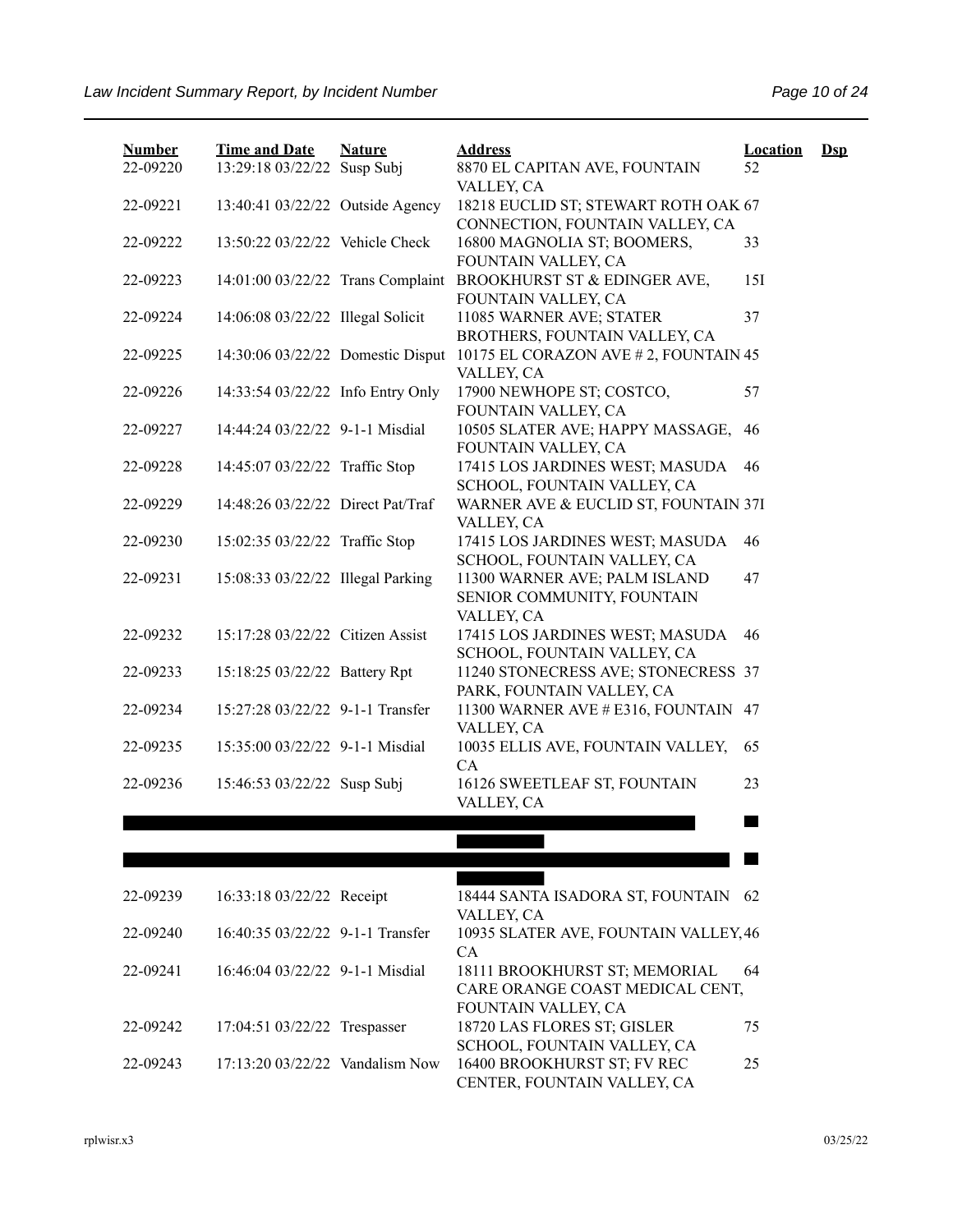| <b>Number</b><br>22-09244 | <b>Time and Date</b><br>17:17:13 03/22/22 9-1-1 Transfer | <b>Nature</b> | <b>Address</b><br>18111 BROOKHURST ST; MEMORIAL                                     | <b>Location</b><br>64 | $Dep$      |
|---------------------------|----------------------------------------------------------|---------------|-------------------------------------------------------------------------------------|-----------------------|------------|
|                           |                                                          |               | CARE ORANGE COAST MEDICAL CENT,<br>FOUNTAIN VALLEY, CA                              |                       |            |
| 22-09245                  | 17:20:33 03/22/22 9-1-1 Misdial                          |               | BUSHARD ST & EDINGER AVE,<br>FOUNTAIN VALLEY, CA                                    | 14I                   |            |
| 22-09246                  | 17:32:11 03/22/22 Patrol Check                           |               | 17150 BROOKHURST ST # B; WING<br>STOP, FOUNTAIN VALLEY, CA                          | 45                    |            |
| 22-09247                  | 17:32:49 03/22/22 9-1-1 Transfer                         |               | 7842 CONNIE DR, HB,,                                                                |                       |            |
| 22-09248                  | 17:35:49 03/22/22 Lpr Info                               |               | BROOKHURST ST & LA HACIENDA<br>AVE, FOUNTAIN VALLEY, CA                             | 45                    |            |
| 22-09249                  | 17:42:39 03/22/22 Traffic Hazard                         |               | SLATER AVE & BROOKHURST ST,<br>FOUNTAIN VALLEY, CA                                  | 45I                   |            |
| 22-09250                  | 17:46:39 03/22/22 Property Rpt                           |               | 9852 DANDELION AVE, FOUNTAIN<br>VALLEY, CA                                          | 24                    |            |
| 22-09251                  | 17:58:13 03/22/22 Susp Subj                              |               | 17270 WARD ST; HOLY SPIRIT CHURCH, 46<br>FOUNTAIN VALLEY, CA                        |                       |            |
| 22-09252                  | 18:01:38 03/22/22 Patrol Check                           |               | 16400 BROOKHURST ST; FV REC<br>CENTER, FOUNTAIN VALLEY, CA                          | 25                    |            |
| 22-09253                  | 18:08:54 03/22/22 9-1-1 Transfer                         |               | 11680 WARNER AVE; MANOR CARE OF<br>FOUNTAIN VALLEY, FOUNTAIN                        | 48                    |            |
| 22-09254                  | 18:07:13 03/22/22 Trans Complaint                        |               | VALLEY, CA<br>18920 BROOKHURST ST; GROCERY<br>OUTLET, FOUNTAIN VALLEY, CA           | 75                    |            |
| 22-09255                  | 19:21:22 03/22/22 Susp Subj                              |               | WARNER AVE & BUSHARD ST,<br>FOUNTAIN VALLEY, CA                                     | 34I                   |            |
| 22-09256                  | 18:41:23 03/22/22 Traffic Stop                           |               | BROOKHURST ST & WARNER AVE,<br>FOUNTAIN VALLEY, CA                                  | 35I                   |            |
| 22-09257                  | 18:43:36 03/22/22 Hailed By Citiz                        |               | 16969 BROOKHURST ST; SHELL GAS,<br>FOUNTAIN VALLEY, CA                              | 34                    |            |
| 22-09258                  | 18:48:31 03/22/22 Alarm Activatio                        |               | 10221 SLATER AVE, FOUNTAIN VALLEY, 45<br>CA                                         |                       | <b>UNF</b> |
| 22-09259                  | 19:03:07 03/22/22 9-1-1 Misdial                          |               | 18549 CORK ST, FOUNTAIN VALLEY, CA 73                                               |                       |            |
| 22-09260                  | 19:05:07 03/22/22 9-1-1 Misdial                          |               | 18549 CORK ST, FOUNTAIN VALLEY, CA 73                                               |                       |            |
| 22-09261                  | 19:12:06 03/22/22 Traffic Stop                           |               | ELLIS / 405,,                                                                       |                       |            |
| 22-09262                  | 19:15:56 03/22/22 Traffic Stop                           |               | EDINGER / NEWLAND,,                                                                 |                       |            |
| 22-09263                  | 19:15:57 03/22/22 Non Injury Tc                          |               | 17900 NEWHOPE ST; COSTCO,<br>FOUNTAIN VALLEY, CA                                    | 57                    |            |
| 22-09264                  | 19:21:06 03/22/22 Direct Pat/Traf                        |               | ELLIS / NEWHOPE,,                                                                   |                       |            |
| 22-09265                  | 19:25:00 03/22/22 Traffic Stop                           |               | 18361 EUCLID ST; GUITAR CENTER,<br>FOUNTAIN VALLEY, CA                              | 66                    |            |
| 22-09266                  |                                                          |               | 19:21:01 03/22/22 Unk Prob/Lang B HARBOR BLVD & EDINGER AVE,<br>FOUNTAIN VALLEY, CA | OUT29                 |            |
| 22-09267                  | 19:36:19 03/22/22 Info Entry Only                        |               | 9920 TALBERT AVE; OC MEMORIAL<br>HOSPITAL, FOUNTAIN VALLEY, CA                      | 64                    |            |
|                           |                                                          |               |                                                                                     |                       |            |
| 22-09269                  | 20:16:49 03/22/22 9-1-1 Open Line                        |               | 17100 EUCLID ST; FV HOSPITAL,<br>FOUNTAIN VALLEY, CA                                | 47                    |            |
| 22-09270                  | 20:25:54 03/22/22 9-1-1 Transfer                         |               | 10475 SLATER AVE # 208, FOUNTAIN<br>VALLEY, CA                                      | 45                    |            |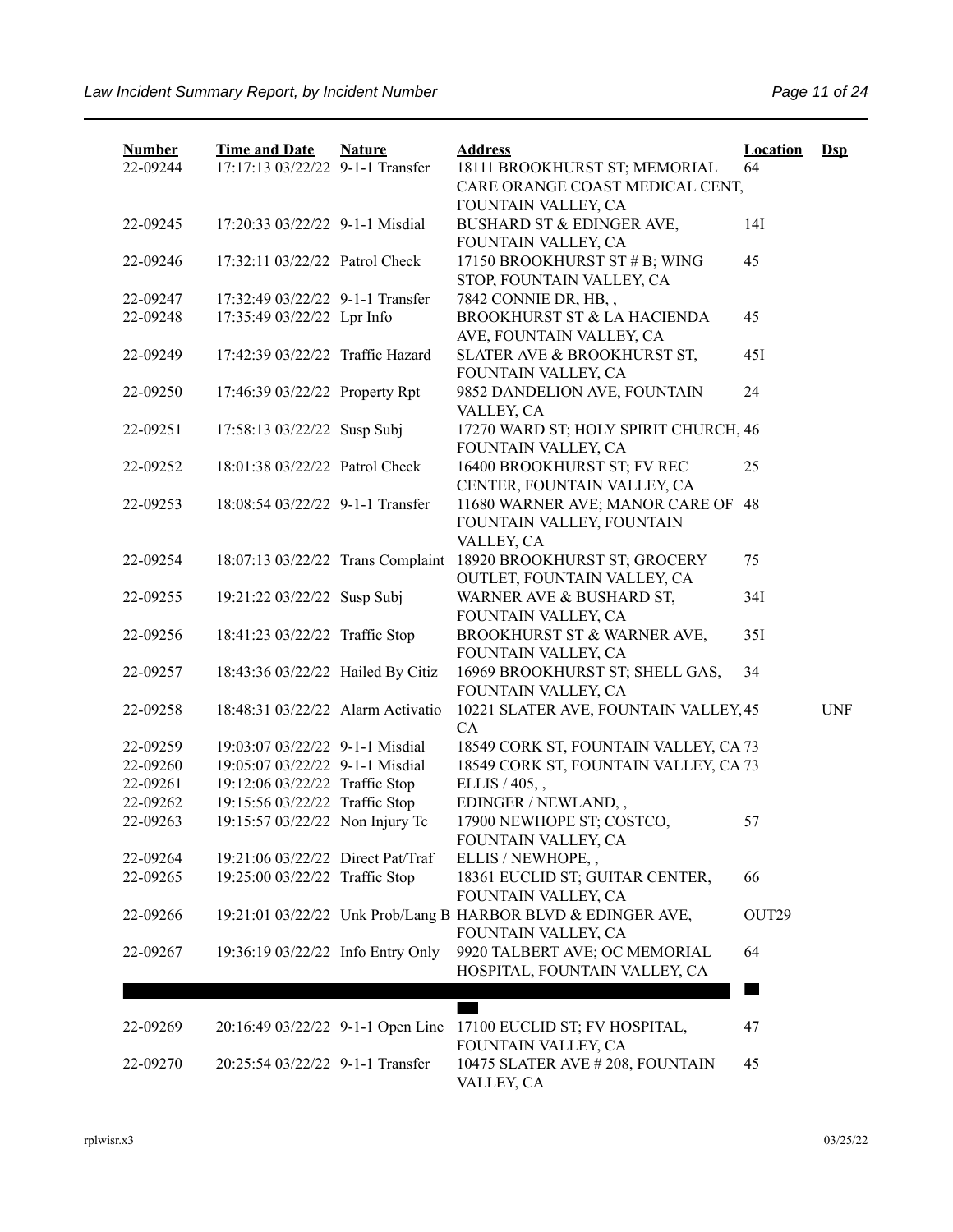| <b>Number</b><br>22-09271 | <b>Time and Date</b>              | <b>Nature</b> | <b>Address</b><br>20:27:23 03/22/22 Check Well Bein 9713 TURTLEDOVE AVE, FOUNTAIN       | <b>Location</b><br>64 | $\mathbf{Dsp}$ |
|---------------------------|-----------------------------------|---------------|-----------------------------------------------------------------------------------------|-----------------------|----------------|
| 22-09272                  | 20:34:45 03/22/22 Reckless Veh    |               | VALLEY, CA<br>BROOKHURST ST & WARNER AVE,                                               | 35I                   |                |
| 22-09273                  | 20:56:51 03/22/22 Dist Of Peac    |               | FOUNTAIN VALLEY, CA<br>18106 PALMETTO CIR, FOUNTAIN<br>VALLEY, CA                       | 63                    |                |
| 22-09274                  | 21:23:08 03/22/22 9-1-1 Transfer  |               | 16350 HARBOR BLVD; PACIFIC WOODS OUT29<br>APTS, ORANGE, CA                              |                       |                |
| 22-09275                  | 21:42:33 03/22/22 Direct Pat/Traf |               | HARBOR BLVD & HEIL AVE, FOUNTAIN 29I<br>VALLEY, CA                                      |                       |                |
| 22-09276                  | 21:52:19 03/22/22 Traffic Stop    |               | HARBOR BLVD & LILAC AVE,<br>FOUNTAIN VALLEY, CA                                         | 19I                   |                |
| 22-09277                  | 21:57:18 03/22/22 Ped Check       |               | 16361 HARBOR BLVD; MARISCOS LOS<br>CORALES MEXICAN S; ALLEY,<br>FOUNTAIN VALLEY, CA     | 28                    |                |
| 22-09278                  | 22:04:10 03/22/22 9-1-1 Misdial   |               | 18111 BROOKHURST ST; MEMORIAL<br>CARE ORANGE COAST MEDICAL CENT,<br>FOUNTAIN VALLEY, CA | 64                    |                |
| 22-09279                  | 22:12:55 03/22/22 Traffic Stop    |               | 16201 HARBOR BLVD # A; WALGREENS, 28<br>FOUNTAIN VALLEY, CA                             |                       |                |
| 22-09280                  | 22:27:36 03/22/22 Traffic Stop    |               | EDINGER AVE & EUCLID ST, FOUNTAIN 17I<br>VALLEY, CA                                     |                       |                |
| 22-09281                  |                                   |               | 22:36:38 03/22/22 Music Complaint 105 GANNET LN, FOUNTAIN VALLEY,<br>CA                 | 63                    |                |
| 22-09282                  | 22:40:45 03/22/22 Traffic Stop    |               | WARNER AVE & EUCLID ST; EB,<br>FOUNTAIN VALLEY, CA                                      | 37I                   |                |
| 22-09283                  | 22:42:34 03/22/22 Patrol Check    |               | 17270 NEWHOPE ST; NEWHOPE<br>ACADEMY OF GYMNASTICS,<br>FOUNTAIN VALLEY, CA              | 48                    |                |
| 22-09284                  | 22:53:19 03/22/22 Outside Agency  |               | 17372 MCFADDEN LA QUINTA HS,,                                                           |                       |                |
| 22-09285                  | 22:55:54 03/22/22 Patrol Check    |               | EVEREST CIR,,                                                                           |                       |                |
| 22-09286                  | 23:00:57 03/22/22 Ped Check       |               | 16111 HARBOR BLVD; CURACAO;<br>REAR, FOUNTAIN VALLEY, CA                                | 28                    |                |
| 22-09287                  | 23:07:44 03/22/22 Traffic Stop    |               | HARBOR / WARNER; EAST, SANTA<br>ANA, CA                                                 | 48                    |                |
| 22-09288                  | 23:13:47 03/22/22 9-1-1 Transfer  |               | 16600 HARBOR BLVD, FOUNTAIN<br>VALLEY, CA                                               | 39                    |                |
| 22-09289                  | 23:16:13 03/22/22 Alarm Activatio |               | 18975 BROOKHURST ST, FOUNTAIN<br>VALLEY, CA                                             | 74                    | <b>UNF</b>     |
| 22-09290                  | 23:16:19 03/22/22 Dist Of Peac    |               | 9125 RECREATION CIR; MOTEL 6,<br>FOUNTAIN VALLEY, CA                                    | 33                    |                |
| 22-09291                  | 23:30:07 03/22/22 Patrol Check    |               | 17184 PALM ST, FOUNTAIN VALLEY, CA 43                                                   |                       |                |
| 22-09292                  | 23:38:31 03/22/22 9-1-1 Transfer  |               | 16832 MAPLE ST, FOUNTAIN VALLEY,<br>CA                                                  | 33                    |                |
| 22-09293                  | 23:54:46 03/22/22 Ped Check       |               | WALNUT ST & HEIL AVE, FOUNTAIN<br>VALLEY, CA                                            | 33                    | <b>INF</b>     |
| 22-09294                  | 00:00:06 03/23/22 Priv Prop Imp   |               | 9320 TALBERT AVE; FV MOBILE<br>ESTATES, FOUNTAIN VALLEY, CA                             | 63                    |                |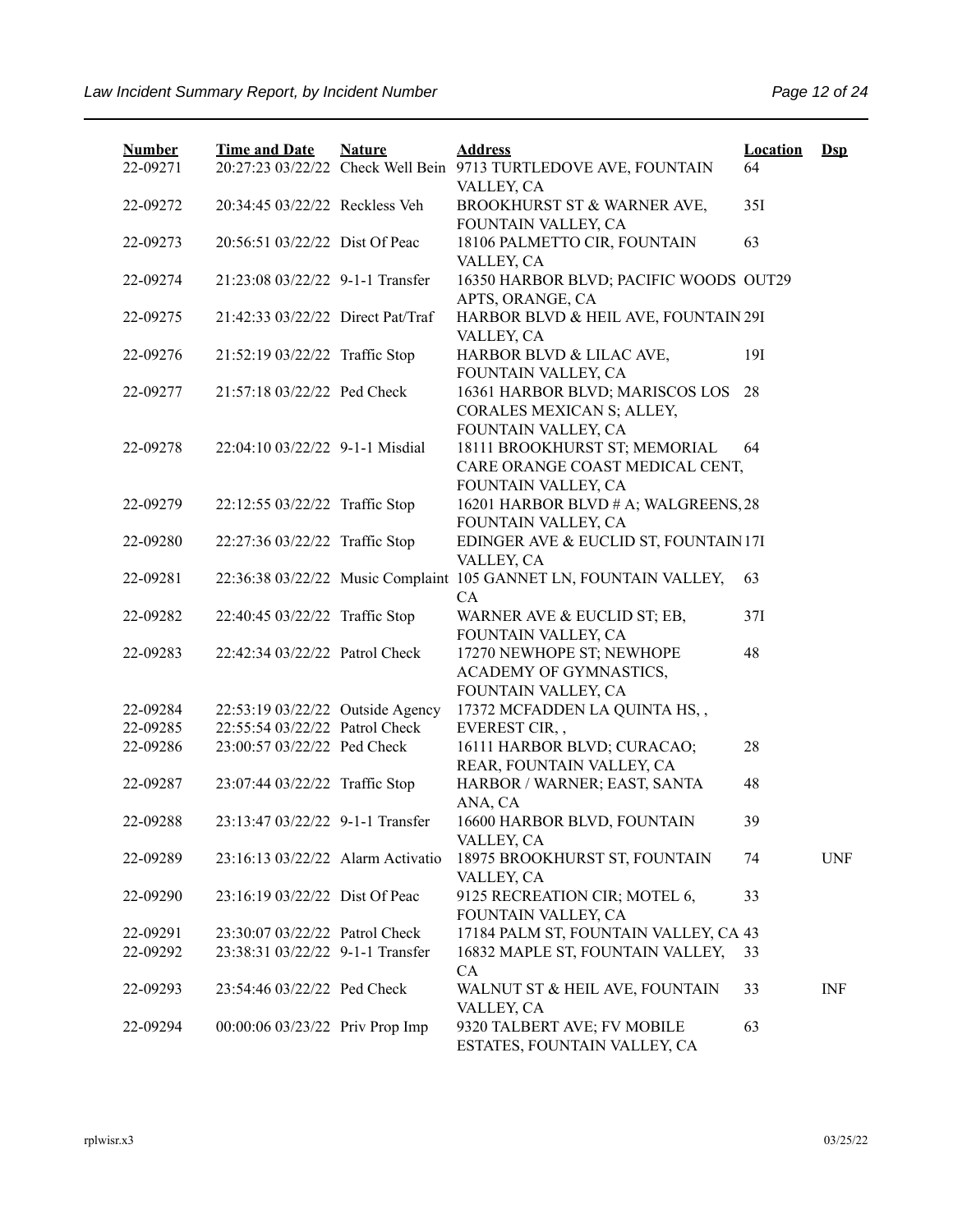| <b>Number</b><br>22-09295 | <b>Time and Date</b><br>00:07:11 03/23/22 Ped Check                    | <b>Nature</b> | <b>Address</b><br>11085 WARNER AVE; STATER<br>BROTHERS; REAR, FOUNTAIN VALLEY,                         | <b>Location</b><br>37 | $\mathbf{Dsp}$ |
|---------------------------|------------------------------------------------------------------------|---------------|--------------------------------------------------------------------------------------------------------|-----------------------|----------------|
| 22-09296                  |                                                                        |               | <b>CA</b><br>00:22:55 03/23/22 Music Complaint 8718 FRAZER RIVER CIR, FOUNTAIN<br>VALLEY, CA           | 62                    |                |
| 22-09297                  | 00:34:03 03/23/22 Direct Pat/Othe                                      |               | 16400 BROOKHURST ST; FV REC<br>CENTER, FOUNTAIN VALLEY, CA                                             | 25                    |                |
| 22-09298                  | 00:36:47 03/23/22 Vehicle Check                                        |               | 16400 BROOKHURST ST; FV REC<br>CENTER, FOUNTAIN VALLEY, CA                                             | 25                    |                |
| 22-09299                  | 01:37:14 03/23/22 Alarm Activatio                                      |               | 9985 ELLIS AVE, FOUNTAIN VALLEY,<br>CA                                                                 | 64                    | <b>UNF</b>     |
| 22-09300<br>22-09301      | 01:55:07 03/23/22 9-1-1 Open Line<br>02:30:04 03/23/22 Direct Pat/Othe |               | X:-117.934981, Y:33.715383,,<br>16801 EUCLID ST; MILE SQUARE PARK, 36                                  |                       |                |
| 22-09302                  | 02:33:55 03/23/22 Veh Repo                                             |               | ORANGE, CA<br>10418 SLATER AVE, FOUNTAIN VALLEY, 55                                                    |                       |                |
| 22-09303                  | 02:52:34 03/23/22 Direct Pat/Othe                                      |               | CA<br>EL ESTE AVE & WARD ST, FOUNTAIN<br>VALLEY, CA                                                    | 56                    |                |
| 22-09304                  | 03:25:18 03/23/22 9-1-1 Misdial                                        |               | 17050 BUSHARD ST, FOUNTAIN<br>VALLEY, CA                                                               | 44                    |                |
| 22-09305                  | 04:59:44 03/23/22 Trans Complaint                                      |               | 18461 BROOKHURST ST, FOUNTAIN<br>VALLEY, CA                                                            | 64                    |                |
| 22-09306                  | 05:50:16 03/23/22 Patrol Check                                         |               | MAG,,                                                                                                  |                       |                |
| 22-09307                  | 05:51:21 03/23/22 Patrol Check                                         |               | 8664 ROGUE RIVER AVE; COURREGES                                                                        | 62                    |                |
| 22-09308                  | 06:29:37 03/23/22 Traffic Stop                                         |               | PARK, FOUNTAIN VALLEY, CA<br>17971 BROOKHURST ST; BERRI<br>BROTHERS GAS, FOUNTAIN VALLEY,<br><b>CA</b> | 54                    |                |
| 22-09309                  | 06:42:26 03/23/22 Traffic Stop                                         |               | 18122 BROOKHURST ST # 2; DUNKIN<br>DONUTS, FOUNTAIN VALLEY, CA                                         | 65                    |                |
| 22-09310                  | 06:44:43 03/23/22 9-1-1 Open Line                                      |               | 8840 WARNER AVE; KL AND<br>ASSOCIATES, FOUNTAIN VALLEY, CA                                             | 42                    |                |
| 22-09311                  | 06:54:00 03/23/22 Traffic Stop                                         |               | TAMARIND ST & ELLIS AVE, FOUNTAIN64<br>VALLEY, CA                                                      |                       |                |
| 22-09312                  | 07:21:46 03/23/22 Trans Complaint                                      |               | 16475 HARBOR BLVD $#A$ ; 7 ELEVEN,<br>FOUNTAIN VALLEY, CA                                              | 28                    |                |
| 22-09313                  | 07:27:32 03/23/22 Susp Subj                                            |               | 12127 BERG RIVER CIR, FOUNTAIN<br>VALLEY, CA                                                           | 29                    |                |
| 22-09314                  | 07:59:26 03/23/22 Patrol Check                                         |               | 17272 NEWHOPE ST; LOS CABALLEROS 48<br>RACQUET AND SPORT, FOUNTAIN                                     |                       |                |
| 22-09315                  | 08:08:18 03/23/22 Direct Pat/Traf                                      |               | VALLEY, CA<br>16200 BUSHARD ST; ALLEN SCHOOL,<br>FOUNTAIN VALLEY, CA                                   | 24                    |                |
| 22-09317                  | 08:10:33 03/23/22 Traffic Stop                                         |               | <b>The Co</b><br>SLATER AVE & WARD ST, FOUNTAIN                                                        | 46I                   |                |
| 22-09318                  | 08:11:06 03/23/22 Abandoned Veh                                        |               | VALLEY, CA<br>COTTONWOOD ST & PELICAN AVE,<br>FOUNTAIN VALLEY, CA                                      | 73                    |                |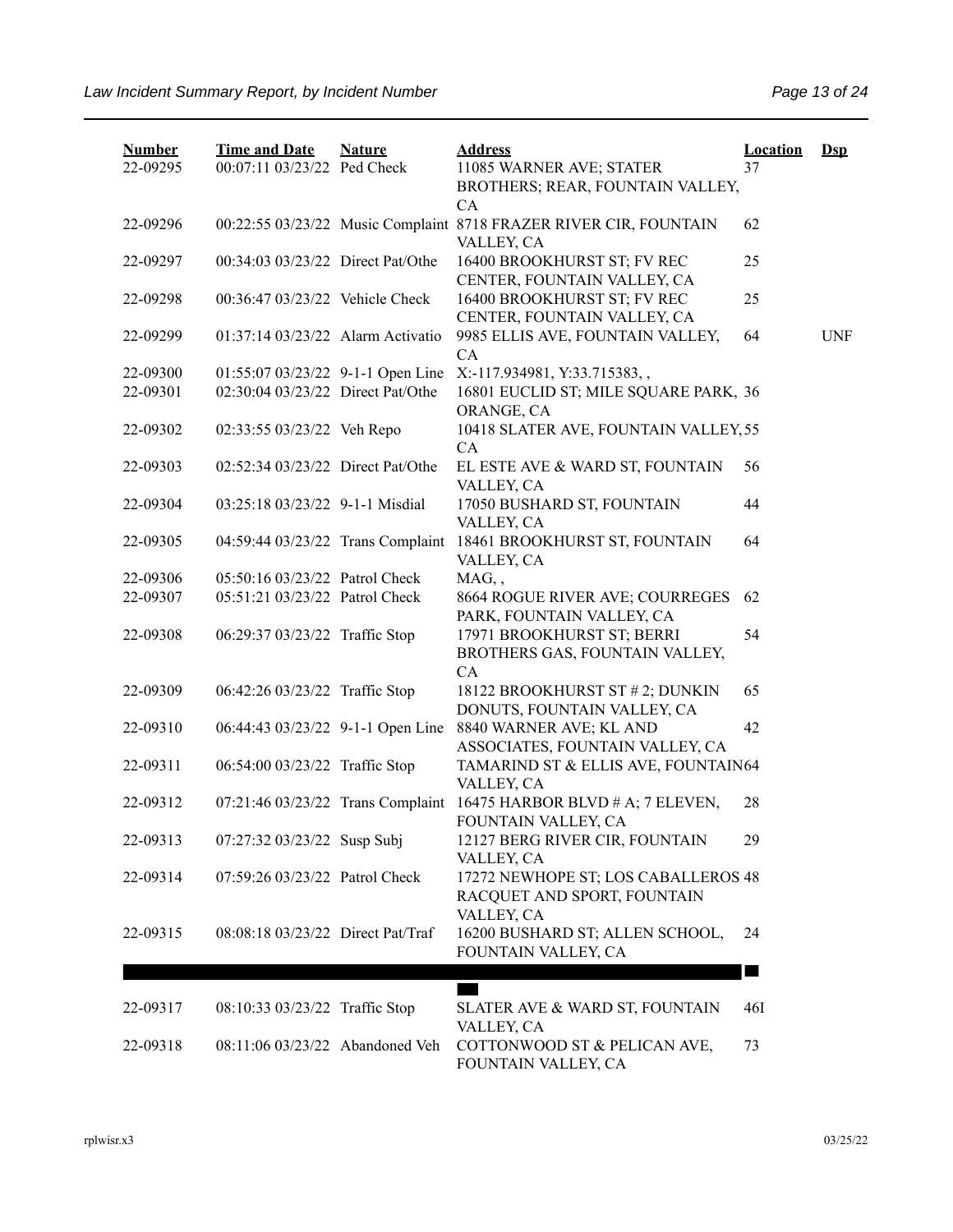| <b>Number</b> | <b>Time and Date</b>              | <b>Nature</b> | <b>Address</b>                                                                                                 | <b>Location</b> | $\mathbf{Dsp}$ |
|---------------|-----------------------------------|---------------|----------------------------------------------------------------------------------------------------------------|-----------------|----------------|
| 22-09319      | 08:20:24 03/23/22 Traffic Stop    |               | BUSHARD ST & HOLLYHOCK AVE,<br>FOUNTAIN VALLEY, CA                                                             | 23              |                |
| 22-09320      | 08:19:55 03/23/22 Rv Complaint    |               | 9134 LA CASITA AVE, FOUNTAIN<br>VALLEY, CA                                                                     | 43              |                |
| 22-09321      | 08:31:08 03/23/22 9-1-1 Transfer  |               | MCFADDEN / BRK, WESTMINSTER, CA                                                                                |                 |                |
| 22-09322      | 08:32:36 03/23/22 Traffic Stop    |               | TAHOE CIR & ELLIS AVE, FOUNTAIN<br>VALLEY, CA                                                                  | 64              |                |
| 22-09323      | 08:31:43 03/23/22 Registrant      |               | 10529 SLATER AVE; STEPHOUSE<br>RECOVERY INC, FOUNTAIN VALLEY,                                                  | 46              |                |
| 22-09324      | 08:30:21 03/23/22 Vandalism Rpt   |               | CA<br>11594 COLEY RIVER CIR; PRECISION<br>EUROPEAN INC, FOUNTAIN VALLEY,                                       | 48              |                |
| 22-09325      | 08:42:00 03/23/22 Other Type Call |               | CA<br>16400 BROOKHURST ST, FOUNTAIN<br>VALLEY, CA                                                              | 25              |                |
| 22-09326      | 08:44:13 03/23/22 Traffic Stop    |               | ELLIS AVE & LOS CANARIOS ST,<br>FOUNTAIN VALLEY, CA                                                            | 65              |                |
| 22-09327      | 08:38:53 03/23/22 Info Entry Only |               | 10286 LA HACIENDA AVE, FOUNTAIN<br>VALLEY, CA                                                                  | 45              |                |
| 22-09328      | 09:17:31 03/23/22 Trans Complaint |               | 9063 WARNER AVE; FV CARWASH,<br>FOUNTAIN VALLEY, CA                                                            | 33              |                |
| 22-09329      | 09:22:35 03/23/22 Courtesy Rpt    |               | 17353 ASH ST, FOUNTAIN VALLEY, CA                                                                              | 43              |                |
| 22-09330      | 09:32:56 03/23/22 Lojack Hit      |               | 16800 MAGNOLIA ST; BOOMERS,<br>FOUNTAIN VALLEY, CA                                                             | 33              |                |
| 22-09331      | 09:32:01 03/23/22 Dist Of Peac    |               | 17550 CHESTNUT ST, FOUNTAIN<br>VALLEY, CA                                                                      | 53              |                |
| 22-09332      | 09:39:59 03/23/22 Non Injury Tc   |               | 9565 SLATER AVE #23, FOUNTAIN<br>VALLEY, CA                                                                    | 44              |                |
| 22-09333      | 09:47:03 03/23/22 9-1-1 Misdial   |               | 18111 BROOKHURST ST; MEMORIAL<br>CARE ORANGE COAST MEDICAL CENT,<br>FOUNTAIN VALLEY, CA                        | 64              |                |
| 22-09334      | 09:48:36 03/23/22 Citizen Assist  |               | 8778 EL LAGO AVE; FULTON SCHOOL,<br>FOUNTAIN VALLEY, CA                                                        | 52              |                |
| 22-09335      | 09:50:29 03/23/22 Traffic Hazard  |               | SLATER AVE & LOS JARDINES WEST,<br>FOUNTAIN VALLEY, CA                                                         | 56              |                |
| 22-09336      | 09:52:04 03/23/22 9-1-1 Transfer  |               | 18035 BROOKHURST ST, FOUNTAIN<br>VALLEY, CA                                                                    | 64              |                |
| 22-09337      | 09:57:18 03/23/22 Priv Prop Imp   |               | 10441 SLATER AVE; THE HAVENS APTS, 45<br>FOUNTAIN VALLEY, CA                                                   |                 |                |
| 22-09338      | 10:02:16 03/23/22 Traffic Hazard  |               | TALBERT AVE & BUSHARD ST,<br>FOUNTAIN VALLEY, CA                                                               | 54I             |                |
| 22-09339      | 10:02:43 03/23/22 9-1-1 Incomplet |               | 9600 DOLPHIN AVE; VALLEY VISTA,<br>FOUNTAIN VALLEY, CA                                                         | 54              |                |
| 22-09340      | 10:08:21 03/23/22 9-1-1 Incomplet |               | 18111 BROOKHURST ST; MEMORIAL<br>CARE ORANGE COAST MEDICAL CENT,                                               | 64              |                |
| 22-09341      | 10:14:58 03/23/22 9-1-1 Incomplet |               | FOUNTAIN VALLEY, CA<br>18111 BROOKHURST ST; MEMORIAL<br>CARE ORANGE COAST MEDICAL CENT,<br>FOUNTAIN VALLEY, CA | 64              |                |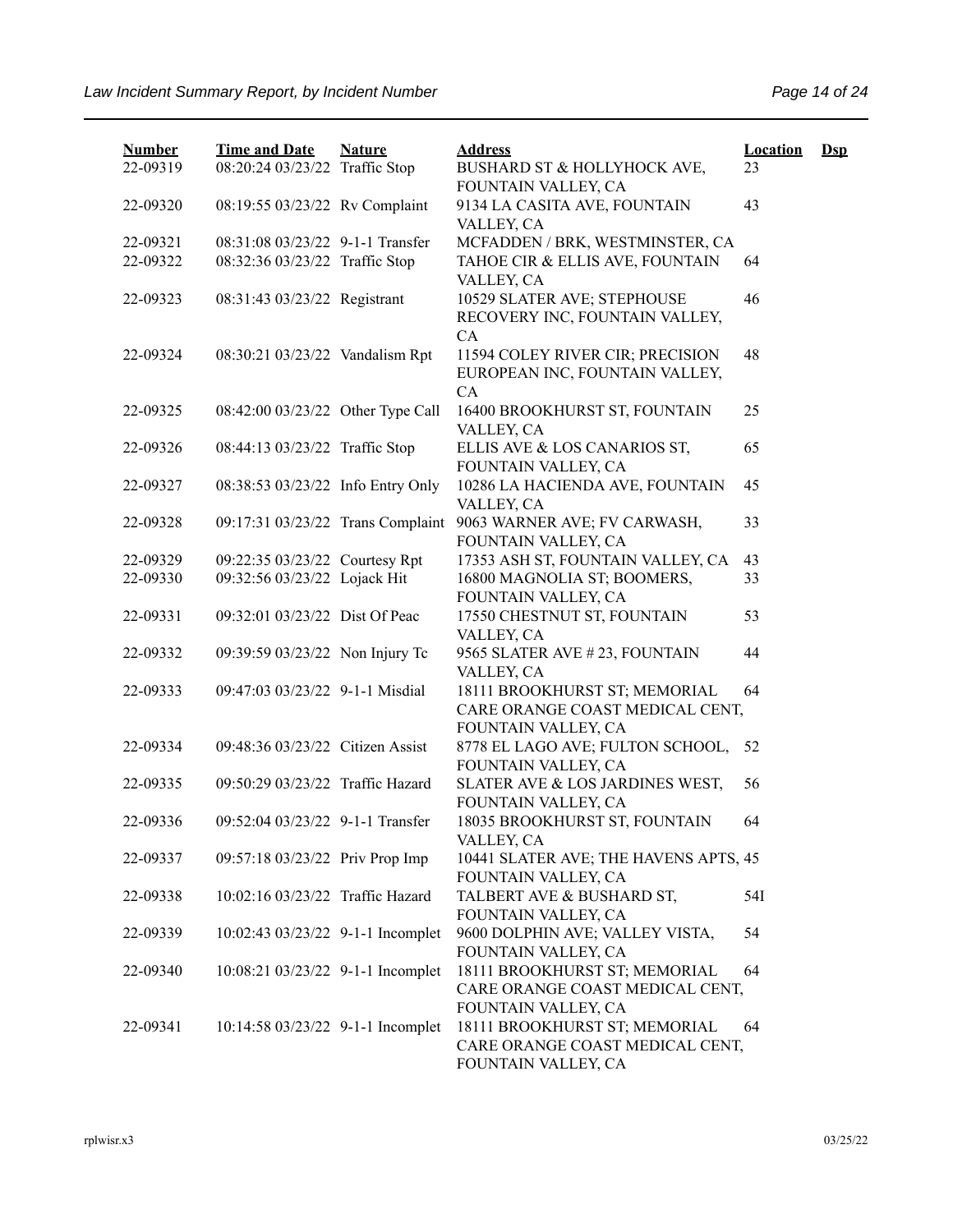| <b>Number</b> | <b>Time and Date</b>              | <b>Nature</b> | <b>Address</b>                                                 | <b>Location</b> | $\mathbf{Dsp}$ |
|---------------|-----------------------------------|---------------|----------------------------------------------------------------|-----------------|----------------|
| 22-09342      | 10:16:42 03/23/22 Patrol Check    |               | 17550 CHESTNUT ST, FOUNTAIN<br>VALLEY, CA                      | 53              |                |
| 22-09343      | 10:23:26 03/23/22 Traffic Stop    |               | 18100 BROOKHURST ST; OFFICE                                    | 65              |                |
| 22-09344      | 10:29:42 03/23/22 Traffic Stop    |               | DEPOT, FOUNTAIN VALLEY, CA<br>17971 BROOKHURST ST; BERRI       | 54              |                |
|               |                                   |               | BROTHERS GAS, FOUNTAIN VALLEY,                                 |                 |                |
|               |                                   |               | CA                                                             |                 |                |
| 22-09345      | 10:30:23 03/23/22 Traffic Stop    |               | TALBERT AVE & BROOKHURST ST;<br>E-OF, FOUNTAIN VALLEY, CA      | 551             |                |
| 22-09346      | 10:41:14 03/23/22 Traffic Stop    |               | 18100 BROOKHURST ST; OFFICE                                    | 65              |                |
|               |                                   |               | DEPOT, FOUNTAIN VALLEY, CA                                     |                 |                |
| 22-09347      | 10:46:04 03/23/22 Traffic Stop    |               | 18100 BROOKHURST ST; OFFICE                                    | 65              |                |
|               |                                   |               | DEPOT, FOUNTAIN VALLEY, CA                                     |                 |                |
| 22-09348      | 10:47:59 03/23/22 9-1-1 Incomplet |               | 9600 DOLPHIN AVE; VALLEY VISTA,                                | 54              |                |
|               |                                   |               | FOUNTAIN VALLEY, CA                                            |                 |                |
| 22-09349      | 10:53:32 03/23/22 Traffic Stop    |               | 18122 BROOKHURST ST # 2; DUNKIN<br>DONUTS, FOUNTAIN VALLEY, CA | 65              |                |
| 22-09350      | 10:54:24 03/23/22 Courtesy Rpt    |               | 17930 BOXWOOD CIR, FOUNTAIN                                    | 54              |                |
|               |                                   |               | VALLEY, CA                                                     |                 |                |
| 22-09351      | 10:55:26 03/23/22 Traffic Stop    |               | 18122 BROOKHURST ST # 2; DUNKIN                                | 65              |                |
|               |                                   |               | DONUTS, FOUNTAIN VALLEY, CA                                    |                 |                |
| 22-09352      | 10:57:22 03/23/22 Registrant      |               | 10200 SLATER AVE, FOUNTAIN VALLEY, 55                          |                 |                |
|               |                                   |               | CA                                                             |                 |                |
| 22-09353      | 11:03:02 03/23/22 Traffic Stop    |               | 18122 BROOKHURST ST # 2; DUNKIN                                | 65              |                |
|               |                                   |               | DONUTS, FOUNTAIN VALLEY, CA                                    |                 |                |
|               |                                   |               |                                                                |                 |                |
|               |                                   |               |                                                                |                 |                |
| 22-09355      | 11:11:21 03/23/22 Traffic Stop    |               | 18122 BROOKHURST ST # 2; DUNKIN                                | 65              |                |
|               |                                   |               | DONUTS, FOUNTAIN VALLEY, CA<br>17336 EUCLID ST # A, FOUNTAIN   | 47              |                |
| 22-09356      | 11:14:55 03/23/22 Courtesy Rpt    |               | VALLEY, CA                                                     |                 |                |
| 22-09357      | 11:16:01 03/23/22 Traffic Stop    |               | 18122 BROOKHURST ST # 2; DUNKIN                                | 65              |                |
|               |                                   |               | DONUTS, FOUNTAIN VALLEY, CA                                    |                 |                |
| 22-09358      |                                   |               | 11:15:06 03/23/22 Non Inj-H&R Rpt BROOKHURST ST & EDINGER AVE, | 151             |                |
|               |                                   |               | FOUNTAIN VALLEY, CA                                            |                 |                |
| 22-09359      | 11:22:33 03/23/22 Traffic Stop    |               | BROOKHURST ST & TALBERT AVE,                                   | 551             |                |
|               |                                   |               | FOUNTAIN VALLEY, CA                                            |                 |                |
| 22-09360      | 11:21:22 03/23/22 Dist Of Peac    |               | 9125 RECREATION CIR; MOTEL 6,                                  | 33              |                |
|               |                                   |               | FOUNTAIN VALLEY, CA                                            |                 |                |
| 22-09361      | 11:23:27 03/23/22 Receipt         |               | 18825 TETON CIR, FOUNTAIN VALLEY, 75                           |                 |                |
|               |                                   |               | CA                                                             |                 |                |
| 22-09362      | 11:25:52 03/23/22 Courtesy Rpt    |               | 9930 SLATER AVE, FOUNTAIN VALLEY, 54                           |                 |                |
|               |                                   |               | CA                                                             |                 |                |
| 22-09363      | 11:26:45 03/23/22 Non Injury Tc   |               | WARNER AVE & SAN RICARDO ST,                                   | 46              |                |
|               |                                   |               | FOUNTAIN VALLEY, CA                                            |                 |                |
| 22-09364      | 11:40:30 03/23/22 Courtesy Rpt    |               | 8847 RHINE RIVER AVE, FOUNTAIN                                 | 62              |                |
|               |                                   |               | VALLEY, CA<br>17816 BUSHARD ST; FVHS, FOUNTAIN                 | 54              |                |
| 22-09365      | 11:39:52 03/23/22 9-1-1 Incomplet |               | VALLEY, CA                                                     |                 |                |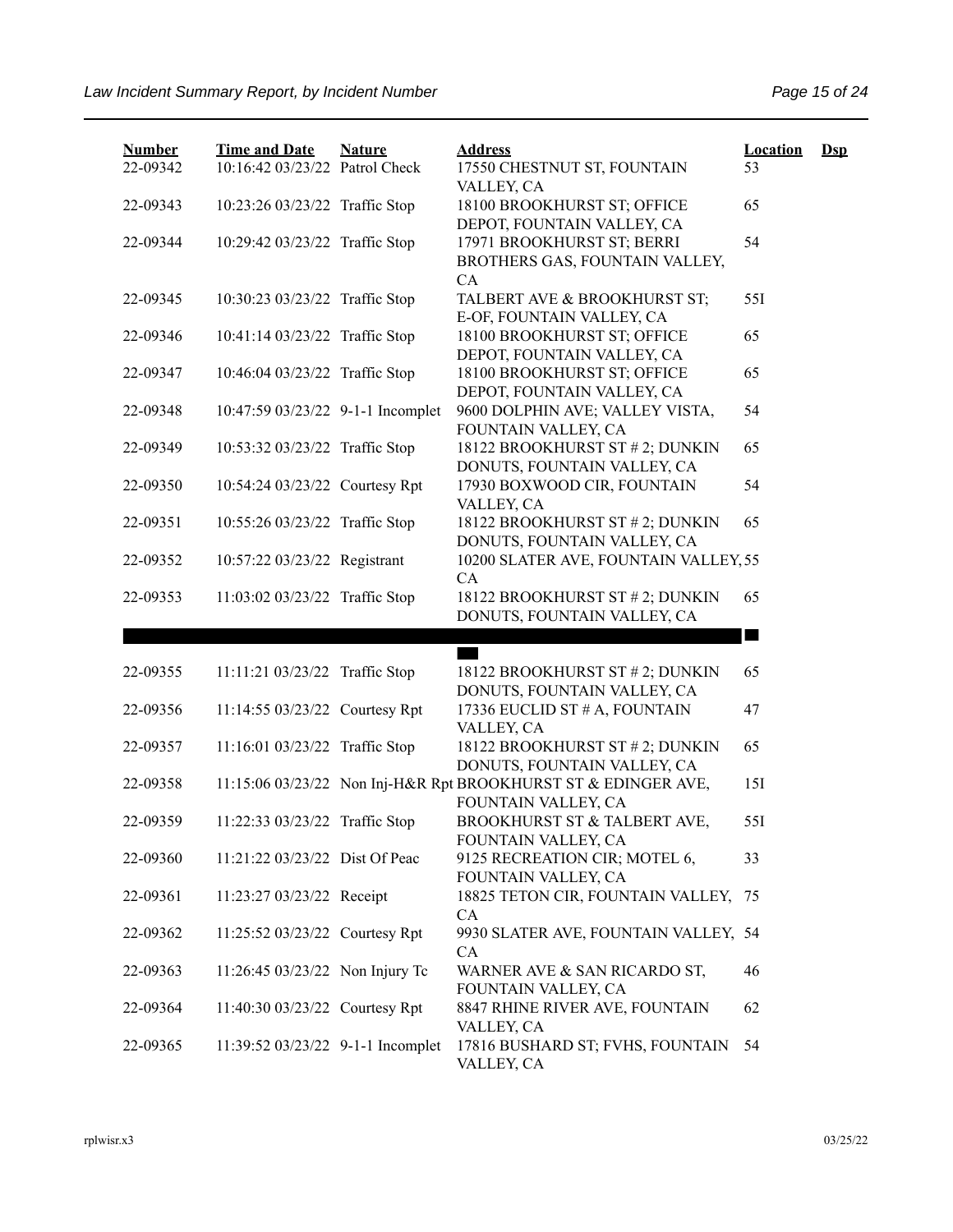| <b>Number</b> | <b>Time and Date</b>              | <b>Nature</b> | <b>Address</b>                                                                          | <b>Location</b> | $\mathbf{Dsp}$ |
|---------------|-----------------------------------|---------------|-----------------------------------------------------------------------------------------|-----------------|----------------|
| 22-09366      | 11:52:07 03/23/22 Trans Complaint |               | 9745 WARNER AVE; PLAVAN PARK,<br>FOUNTAIN VALLEY, CA                                    | 34              |                |
| 22-09367      | 11:59:57 03/23/22 Citizen Assist  |               | 17911 BUSHARD ST; JASMINE SENIOR<br>APTS, FOUNTAIN VALLEY, CA                           | 53              |                |
| 22-09368      | 12:06:16 03/23/22 Property Rpt    |               | 11360 WARNER AVE; PARK VIEW<br>ESTATES ASSISTED LIVING, ORANGE,<br><b>CA</b>            | 47              |                |
| 22-09369      | 12:19:25 03/23/22 Req For A Suprv |               | 10200 SLATER AVE, FOUNTAIN VALLEY, 55<br><b>CA</b>                                      |                 |                |
| 22-09370      | 12:38:09 03/23/22 9-1-1 Transfer  |               | 11025 WARNER AVE; EL POLLO LOCO,<br>FOUNTAIN VALLEY, CA                                 | 37              |                |
| 22-09371      | 12:41:14 03/23/22 9-1-1 Transfer  |               | 11300 WARNER AVE # G126, FOUNTAIN 47<br>VALLEY, CA                                      |                 |                |
| 22-09372      | 12:48:07 03/23/22 Traffic Hazard  |               | ELLIS AVE & MAGNOLIA ST,<br>FOUNTAIN VALLEY, CA                                         | 63I             |                |
| 22-09373      | 12:48:47 03/23/22 Petty Theft Rpt |               | 17880 NEWHOPE ST; ROSS, FOUNTAIN<br>VALLEY, CA                                          | 57              |                |
| 22-09374      | 13:03:49 03/23/22 Traffic Control |               | BUSHARD ST & TALBERT AVE,<br>FOUNTAIN VALLEY, CA                                        | 54I             |                |
| 22-09375      | 13:08:30 03/23/22 Traffic Stop    |               | 10975 EDINGER AVE; ARCO, FOUNTAIN 16<br>VALLEY, CA                                      |                 |                |
| 22-09376      | 13:13:53 03/23/22 Follow Up       |               | 10959 LA CARTA AVE, FOUNTAIN<br>VALLEY, CA                                              | 46              |                |
| 22-09377      | 13:16:35 03/23/22 Traffic Stop    |               | BROOKHURST ST & TALBERT AVE,<br>FOUNTAIN VALLEY, CA                                     | 551             |                |
| 22-09378      | 13:23:45 03/23/22 9-1-1 Misdial   |               | 18111 BROOKHURST ST; MEMORIAL<br>CARE ORANGE COAST MEDICAL CENT,<br>FOUNTAIN VALLEY, CA | 64              |                |
| 22-09379      | 13:23:09 03/23/22 Susp Circs      |               | 16181 SYCAMORE ST, FOUNTAIN<br>VALLEY, CA                                               | 24              |                |
| 22-09380      | 13:28:46 03/23/22 Ped Check       |               | 17940 BROOKHURST ST; WENDYS,<br>FOUNTAIN VALLEY, CA                                     | 55              |                |
| 22-09381      | 13:28:27 03/23/22 9-1-1 Open Line |               | 18111 BROOKHURST ST; MEMORIAL<br>CARE ORANGE COAST MEDICAL CENT,<br>FOUNTAIN VALLEY, CA | 64              |                |
| 22-09382      | 13:27:59 03/23/22 Outside Agency  |               | 9125 RECREATION CIR; MOTEL 6,<br>FOUNTAIN VALLEY, CA                                    | 33              |                |
| 22-09383      | 13:33:32 03/23/22 Abandoned Veh   |               | 8612 EL RANCHO AVE, FOUNTAIN<br>VALLEY, CA                                              | 42              |                |
| 22-09384      | 13:47:25 03/23/22 Viol Court Orde |               | 18081 MAGNOLIA ST; CRUNCH<br>FITNESS, FOUNTAIN VALLEY, CA                               | 62              |                |
| 22-09385      | 13:51:00 03/23/22 Grand Theft Rpt |               | 16825 MT FLETCHER CIR, FOUNTAIN<br>VALLEY, CA                                           | 37              |                |
| 22-09386      | 13:56:56 03/23/22 Hailed By Citiz |               | 18405 BROOKHURST ST; RALPHS,<br>FOUNTAIN VALLEY, CA                                     | 64              |                |
| 22-09387      | 14:04:13 03/23/22 9-1-1 Transfer  |               | 18579 BROOKHURST ST; ALBERTSONS, 74<br>FOUNTAIN VALLEY, CA                              |                 |                |
| 22-09388      | 14:22:45 03/23/22 9-1-1 Transfer  |               | 9925 LA ALAMEDA AVE; SEASIDE<br>TERRACE, FOUNTAIN VALLEY, CA                            | 44              |                |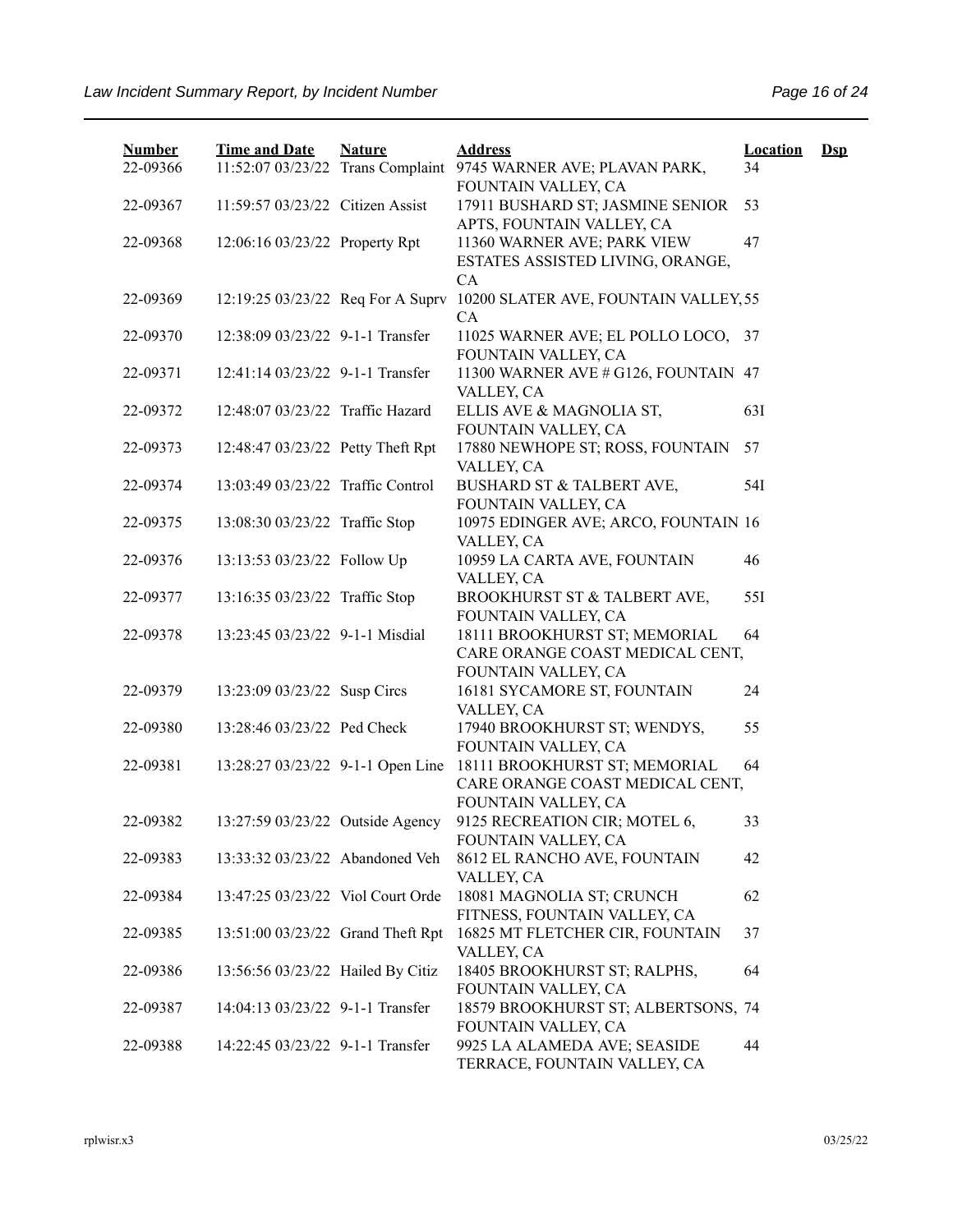| <b>Number</b><br>22-09389 | <b>Time and Date</b><br>14:18:54 03/23/22 9-1-1 Transfer              | <b>Nature</b> | <b>Address</b><br>405 & MAGNOLIA ST, FOUNTAIN                                        | <b>Location</b><br>33 | $\mathbf{Dsp}$ |
|---------------------------|-----------------------------------------------------------------------|---------------|--------------------------------------------------------------------------------------|-----------------------|----------------|
| 22-09390                  | 14:26:39 03/23/22 Non Injury Tc                                       |               | VALLEY, CA<br>DIXIE ST & SLATER AVE, FOUNTAIN<br>VALLEY, CA                          | 54                    |                |
| 22-09391                  | 14:38:10 03/23/22 Patrol Check                                        |               | BROOKHURST ST & TALBERT AVE,<br>FOUNTAIN VALLEY, CA                                  | 551                   |                |
| 22-09392                  | 14:47:40 03/23/22 Traffic Stop                                        |               | HOSPITAL ROAD / BROOKHURST,<br>FOUNTAIN VALLEY, CA                                   |                       |                |
| 22-09393                  | 14:49:00 03/23/22 Vandalism Rpt                                       |               | 16571 SAN ANDRES ST, FOUNTAIN<br>VALLEY, CA                                          | 38                    |                |
| 22-09394                  | 14:51:30 03/23/22 9-1-1 Open Line                                     |               | 17816 BUSHARD ST; FVHS, FOUNTAIN<br>VALLEY, CA                                       | 54                    |                |
| 22-09395                  | 14:57:23 03/23/22 Traffic Stop                                        |               | MT COULTER ST & TALBERT AVE,<br>FOUNTAIN VALLEY, CA                                  | 64                    |                |
| 22-09396                  | 15:01:53 03/23/22 Patrol Check                                        |               | 17415 MAGNOLIA ST; BEACHPOINT<br>CHURCH, FOUNTAIN VALLEY, CA                         | 42                    |                |
| 22-09397                  | 15:16:42 03/23/22 Drunk Driver                                        |               | EDINGER AVE & NEWHOPE ST,<br>FOUNTAIN VALLEY, CA                                     | 18I                   |                |
| 22-09398                  | 15:17:11 03/23/22 9-1-1 Transfer                                      |               | NEWLAND ST & GARFIELD AVE,<br>FOUNTAIN VALLEY, CA                                    | OUT72                 |                |
| 22-09399                  | 15:18:48 03/23/22 Dist Of Peac                                        |               | 16716 LASSEN ST, FOUNTAIN VALLEY,<br>CA                                              | 38                    |                |
| 22-09400                  |                                                                       |               | 15:22:44 03/23/22 Occupied Veh Ch 16149 BROOKHURST ST, FOUNTAIN<br>VALLEY, CA        | 24                    |                |
| 22-09401                  | 15:42:50 03/23/22 9-1-1 Incomplet                                     |               | 10372 MCFADDEN AVE, WESTMINSTER,<br>CA                                               |                       |                |
| 22-09402                  | 15:45:50 03/23/22 9-1-1 Misdial                                       |               | 10830 LOS JARDINES EAST, FOUNTAIN 46<br>VALLEY, CA                                   |                       |                |
| 22-09403                  | 15:51:16 03/23/22 Domestic Disput                                     |               | 10095 SPARROW AVE, FOUNTAIN<br>VALLEY, CA                                            | 75                    |                |
| 22-09404                  | 15:54:52 03/23/22 Non Injury Tc                                       |               | BUSHARD ST & TALBERT AVE,<br>FOUNTAIN VALLEY, CA                                     | 54I                   |                |
| 22-09405<br>22-09406      | 16:00:14 03/23/22 Direct Pat/Gran<br>15:58:49 03/23/22 9-1-1 Transfer |               | CITYWIDE,,<br>16119 BROOKHURST ST; SALVATION                                         | 24                    |                |
| 22-09407                  | 16:15:13 03/23/22 Fraud Rpt                                           |               | ARMY, FOUNTAIN VALLEY, CA<br>10067 SPARROW AVE, FOUNTAIN<br>VALLEY, CA               | 75                    |                |
|                           |                                                                       |               |                                                                                      |                       |                |
| 22-09409                  |                                                                       |               | 16:19:21 03/23/22 Check Well Bein WARNER AVE & EUCLID ST, FOUNTAIN 37I<br>VALLEY, CA |                       |                |
| 22-09410                  | 16:23:19 03/23/22 Receipt                                             |               | 9470 SISKIN AVE, FOUNTAIN VALLEY,<br>CA                                              | 73                    |                |
| 22-09411                  | 16:26:48 03/23/22 Alarm Activatio                                     |               | 18053 SECOND ST, FOUNTAIN VALLEY, 63<br>CA                                           |                       | <b>UNF</b>     |
| 22-09412                  | 16:30:49 03/23/22 9-1-1 Incomplet                                     |               | 9064 BLAIR RIVER CIR, FOUNTAIN<br>VALLEY, CA                                         | 63                    |                |
| 22-09413                  |                                                                       |               | 16:40:20 03/23/22 Domestic Disput 16594 LASSEN ST, FOUNTAIN VALLEY, 38<br>CA         |                       |                |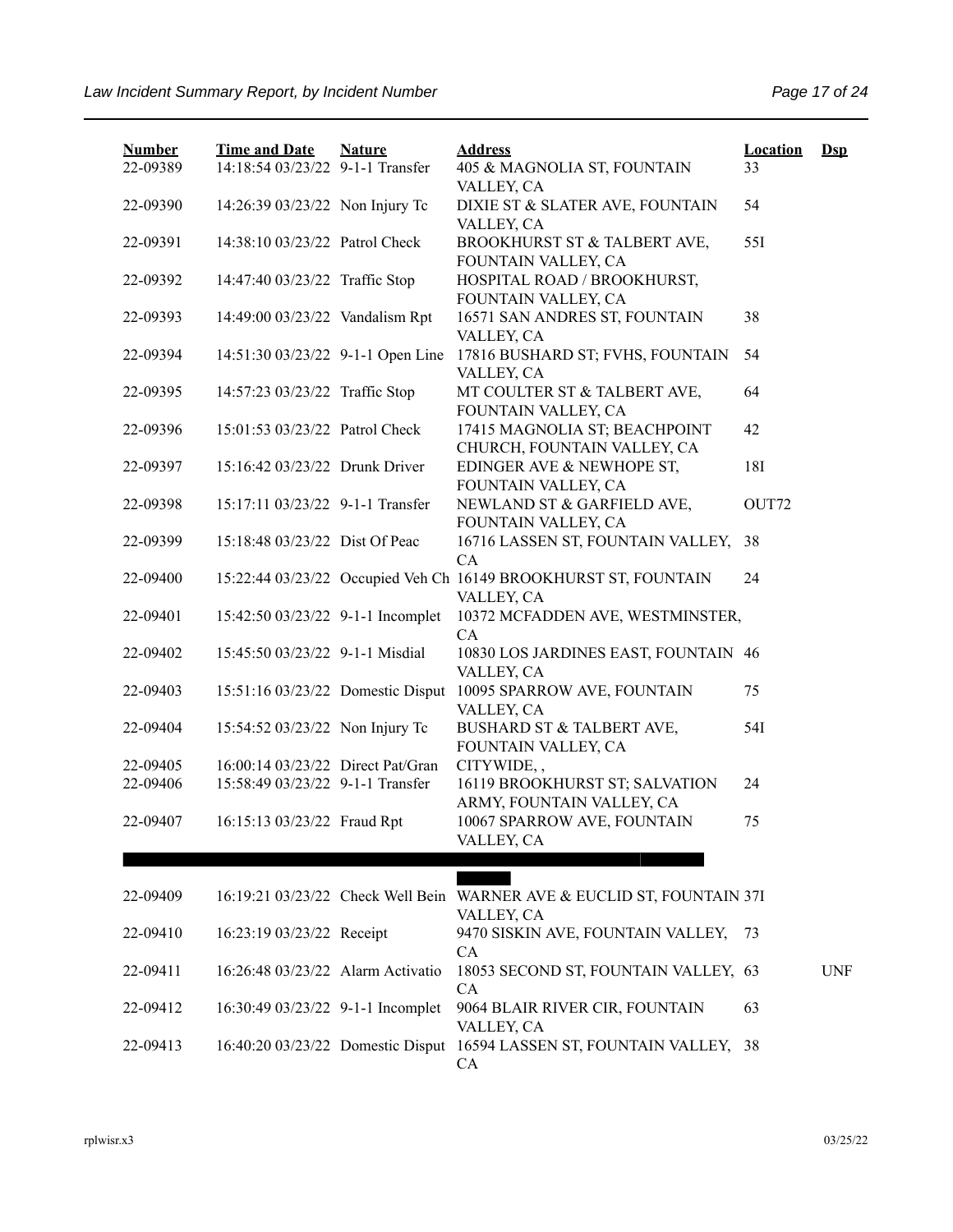| <b>Number</b> | <b>Time and Date</b>              | <b>Nature</b> | <b>Address</b>                                                                | <b>Location</b> | $\mathbf{Dsp}$ |
|---------------|-----------------------------------|---------------|-------------------------------------------------------------------------------|-----------------|----------------|
| 22-09414      | 16:46:23 03/23/22 Traffic Stop    |               | WARNER AVE & EUCLID ST, FOUNTAIN 37I<br>VALLEY, CA                            |                 |                |
| 22-09415      | 16:57:25 03/23/22 9-1-1 Transfer  |               | 17961 LOS PRADOS ST, FOUNTAIN<br>VALLEY, CA                                   | 56              |                |
| 22-09416      | 17:00:51 03/23/22 Dist Of Peac    |               | 18951 BROOKHURST ST; CHIPOTLE<br>MEXICAN GRILL, FOUNTAIN VALLEY,<br><b>CA</b> | 74              |                |
| 22-09417      | 17:04:43 03/23/22 Information     |               | WARNER AVE & NEWHOPE ST,<br>FOUNTAIN VALLEY, CA                               | 38I             |                |
| 22-09418      | 17:12:17 03/23/22 Traffic Stop    |               | WARNER AVE & LOS JARDINES WEST,<br>FOUNTAIN VALLEY, CA                        | 46              |                |
| 22-09419      | 17:14:22 03/23/22 Receipt         |               | 9129 GARDENIA AVE, FOUNTAIN<br>VALLEY, CA                                     | 33              |                |
| 22-09420      | 17:15:17 03/23/22 9-1-1 Transfer  |               | 10479 PLACER RIVER CIR, FOUNTAIN<br>VALLEY, CA                                | 65              |                |
| 22-09421      | 17:23:19 03/23/22 Traffic Stop    |               | 16801 EUCLID ST; MILE SQUARE PARK, 36<br>ORANGE, CA                           |                 |                |
| 22-09422      | 17:24:00 03/23/22 9-1-1 Misdial   |               | 11250 WARNER AVE; FOUNTAIN<br>VALLEY REG HOSP E, FOUNTAIN<br>VALLEY, CA       | 47              |                |
| 22-09423      | 17:22:41 03/23/22 Other Type Call |               | 17699 SAN SIMEON ST, FOUNTAIN<br>VALLEY, CA                                   | 55              |                |
| 22-09424      | 17:42:27 03/23/22 Traffic Stop    |               | WARNER AVE & BROOKHURST ST,<br>FOUNTAIN VALLEY, CA                            | 35I             |                |
| 22-09425      | 17:47:01 03/23/22 Follow Up       |               | 11559 ORCHID AVE, FOUNTAIN<br>VALLEY, CA                                      | 28              |                |
| 22-09426      | 17:55:16 03/23/22 Citizen Assist  |               | 10131 REDEYE CIR, FOUNTAIN VALLEY, 55<br><b>CA</b>                            |                 |                |
| 22-09427      | 17:58:23 03/23/22 Citizen Assist  |               | 10592 LA PERLA AVE, FOUNTAIN<br>VALLEY, CA                                    | 56              |                |
| 22-09428      | 18:02:35 03/23/22 Outside Agency  |               | MAGNOLIA / ADAMS, HUNTINGTN<br>BCH, CA                                        |                 |                |
| 22-09429      | 18:22:33 03/23/22 Priv Prop Imp   |               | 17431 BROOKHURST ST, FOUNTAIN<br>VALLEY, CA                                   | 44              |                |
| 22-09430      | 19:06:07 03/23/22 Traffic Hazard  |               | MAGNOLIA ST & ELLIS AVE,<br>FOUNTAIN VALLEY, CA                               | 63I             |                |
| 22-09431      | 19:11:52 03/23/22 9-1-1 Open Line |               | X:-117.911227, Y:33.725060, ,                                                 |                 |                |
| 22-09432      | 19:21:47 03/23/22 Trans Complaint |               | 18405 BROOKHURST ST; RALPHS,<br>FOUNTAIN VALLEY, CA                           | 64              |                |
| 22-09433      | 19:29:13 03/23/22 9-1-1 Transfer  |               | 18107 REDBUD CIR, FOUNTAIN<br>VALLEY, CA                                      | 63              |                |
| 22-09434      | 19:35:32 03/23/22 Public Works    |               | 16400 BROOKHURST ST; FV REC<br>CENTER, FOUNTAIN VALLEY, CA                    | 25              |                |
| 22-09435      | 19:39:59 03/23/22 Abandoned Veh   |               | LA PALOMA AVE & WALNUT ST,<br>FOUNTAIN VALLEY, CA                             | 43              |                |
| 22-09436      | 19:51:21 03/23/22 Dist Of Peac    |               | SLATER AVE & BUSHARD ST,<br>FOUNTAIN VALLEY, CA                               | 44I             |                |
| 22-09437      | 19:58:09 03/23/22 Illegal Parking |               | ELK RIVER CRT & SOLANO RIVER CRT, 65<br>FOUNTAIN VALLEY, CA                   |                 |                |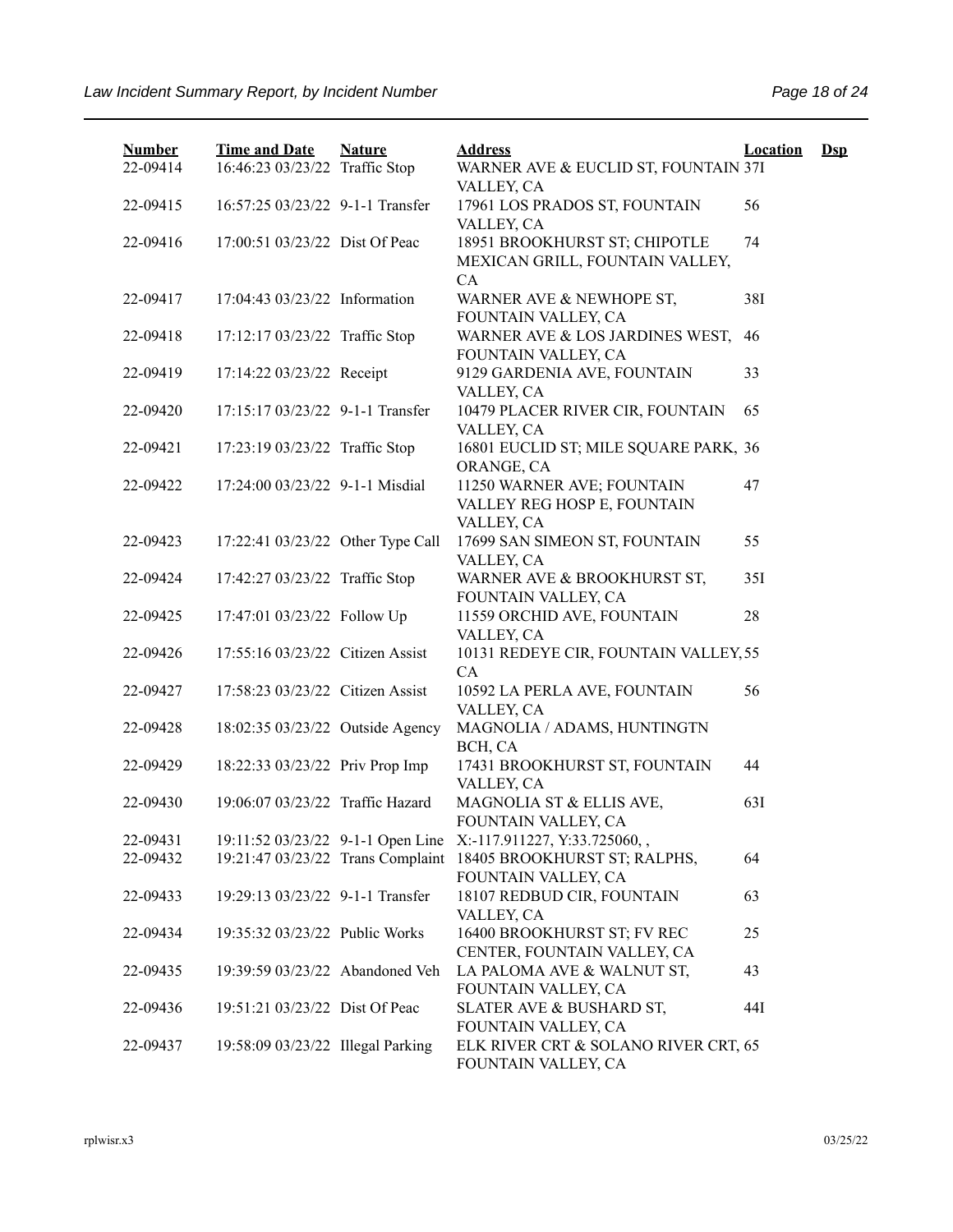| <b>Number</b><br>22-09438 | <b>Time and Date</b><br>20:05:26 03/23/22 Illegal Solicit | <b>Nature</b> | <b>Address</b><br>17150 BROOKHURST ST # D; BLAZE                               | <b>Location</b><br>45 | $\mathbf{Dsp}$ |
|---------------------------|-----------------------------------------------------------|---------------|--------------------------------------------------------------------------------|-----------------------|----------------|
|                           |                                                           |               | PIZZA, FOUNTAIN VALLEY, CA                                                     |                       |                |
| 22-09439                  | 20:15:07 03/23/22 9-1-1 Transfer                          |               | X:-117.947888, Y:33.742114,,                                                   |                       |                |
| 22-09440                  | 20:34:31 03/23/22 Traffic Stop                            |               | ELLIS AVE FRONTAGE AVE & LINDEN<br>ST, FOUNTAIN VALLEY, CA                     | 63                    |                |
| 22-09441                  | 20:55:01 03/23/22 Reckless Veh                            |               | NEWHOPE ST & EDINGER AVE,<br>FOUNTAIN VALLEY, CA                               | 18I                   |                |
| 22-09442                  | 20:54:28 03/23/22 9-1-1 Transfer                          |               | 10598 LA PERLA AVE, FOUNTAIN<br>VALLEY, CA                                     | 56                    |                |
| 22-09443                  | 21:23:24 03/23/22 Trans Complaint                         |               | 10130 WARNER AVE # H; LAMPPOST<br>PIZZA, FOUNTAIN VALLEY, CA                   | 45                    |                |
| 22-09444                  | 21:36:20 03/23/22 Keep The Peace                          |               | 10150 WARNER AVE # A; ON THE WAY<br>LIQUOR, FOUNTAIN VALLEY, CA                | 45                    |                |
| 22-09445                  | 21:49:25 03/23/22 9-1-1 Incomplet                         |               | 8620 EL LAGO AVE; FULTON PARK,<br>FOUNTAIN VALLEY, CA                          | 52                    |                |
| 22-09446                  | 22:01:03 03/23/22 Traffic Stop                            |               | MAGNOLIA ST & EDINGER AVE;<br>NORTH OF, FOUNTAIN VALLEY, CA                    | 23                    |                |
| 22-09447                  | 22:06:59 03/23/22 Illegal Parking                         |               | 18985 MT CASTILE CIR, FOUNTAIN<br>VALLEY, CA                                   | 74                    |                |
| 22-09448                  | 22:07:18 03/23/22 Trans Complaint                         |               | 17077 SAN MATEO ST; CARMEL<br>VILLAGE, FOUNTAIN VALLEY, CA                     | 45                    |                |
| 22-09449                  | 22:10:05 03/23/22 Signal Issue                            |               | WARD ST & GARFIELD AVE, FOUNTAIN OUT76<br>VALLEY, CA                           |                       |                |
| 22-09450                  | 22:19:39 03/23/22 Trans Complaint                         |               | 18975 MAGNOLIA ST; SHELL GAS,<br>FOUNTAIN VALLEY, CA                           | 72                    |                |
| 22-09451                  | 22:30:15 03/23/22 Trans Complaint                         |               | SAN MATEO ST & LA HACIENDA AVE,<br>FOUNTAIN VALLEY, CA                         | 45                    |                |
| 22-09452                  | 23:35:56 03/23/22 9-1-1 Transfer                          |               | 11360 WARNER AVE, FOUNTAIN<br>VALLEY, CA                                       | 47                    |                |
| 22-09453                  | 00:19:17 03/24/22 Patrol Check                            |               | 8664 ROGUE RIVER AVE; COURREGES<br>PARK, FOUNTAIN VALLEY, CA                   | 62                    |                |
| 22-09454                  | 00:19:39 03/24/22 Patrol Check                            |               | MAGNOLIA CORRIDOR,,                                                            |                       |                |
| 22-09455                  | 00:33:03 03/24/22 Patrol Check                            |               | 16400 BROOKHURST ST; FV REC<br>CENTER, FOUNTAIN VALLEY, CA                     | 25                    |                |
| 22-09456                  | 00:36:07 03/24/22 Vehicle Check                           |               | TALBERT AVE & MT WASHINGTON ST;<br>SOUTH, FOUNTAIN VALLEY, CA                  | 67                    |                |
| 22-09457                  | 00:48:02 03/24/22 Vehicle Check                           |               | 16400 BROOKHURST ST; FV REC<br>CENTER; FIELD 10, FOUNTAIN VALLEY,<br><b>CA</b> | 25                    |                |
| 22-09458                  | 01:48:19 03/24/22 Priv Prop Imp                           |               | 12068 SYLVAN RIVER, FOUNTAIN<br>VALLEY, CA                                     | 29                    |                |
| 22-09459                  | 01:57:41 03/24/22 Foot Patrol                             |               | WARD ST & EL ESTE AVE, FOUNTAIN<br>VALLEY, CA                                  | 56                    |                |
| 22-09460                  | 02:05:41 03/24/22 Non-Breather                            |               | 9335 EL VALLE AVE, FOUNTAIN<br>VALLEY, CA                                      | 53                    |                |
| 22-09461                  | 02:25:40 03/24/22 Patrol Check                            |               | 16801 EUCLID ST; MILE SQUARE PARK, 36<br>ORANGE, CA                            |                       |                |
| 22-09462                  | 02:59:10 03/24/22 Veh Repo                                |               | 10441 SLATER AVE; THE HAVENS APTS, 45<br>FOUNTAIN VALLEY, CA                   |                       |                |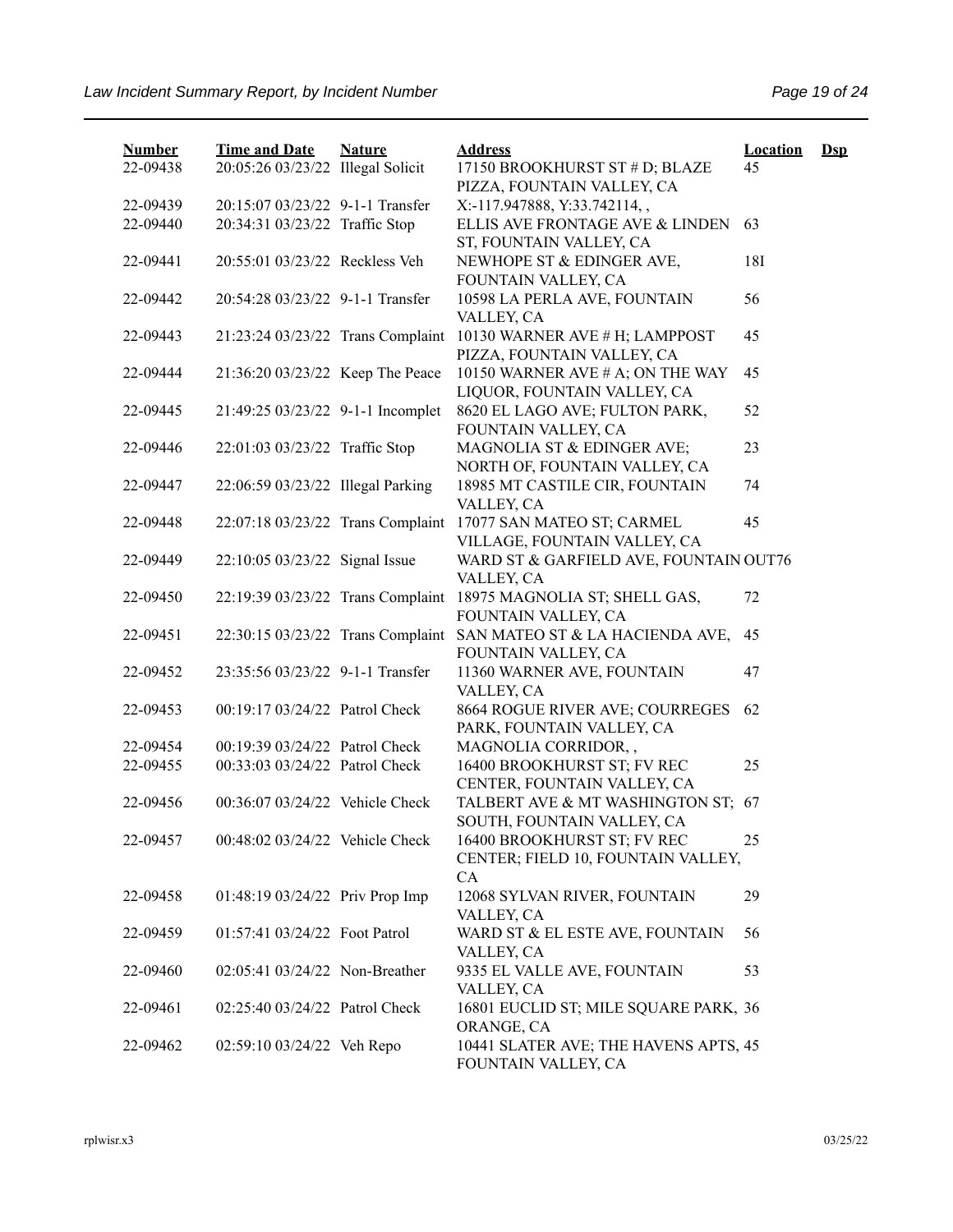| <b>Number</b><br>22-09463 | <b>Time and Date</b><br>03:36:42 03/24/22 9-1-1 Transfer | <b>Nature</b> | <b>Address</b><br>16425 HARBOR BLVD # 280, FOUNTAIN 28<br>VALLEY, CA | <b>Location</b> | $\mathbf{Dsp}$ |
|---------------------------|----------------------------------------------------------|---------------|----------------------------------------------------------------------|-----------------|----------------|
| 22-09464                  | 05:39:36 03/24/22 9-1-1 Transfer                         |               | X:-117.930003, Y:33.703302,,                                         |                 |                |
| 22-09465                  | 05:45:05 03/24/22 Alarm Activatio                        |               | 17835 NEWHOPE ST; UNIT G,<br>FOUNTAIN VALLEY, CA                     | 57              | <b>UNF</b>     |
| 22-09466                  | 05:55:07 03/24/22 9-1-1 Transfer                         |               | 17077 SAN MATEO ST; CARMEL<br>VILLAGE, FOUNTAIN VALLEY, CA           | 45              |                |
|                           |                                                          |               |                                                                      |                 |                |
|                           |                                                          |               |                                                                      |                 |                |
| 22-09468                  | 06:42:03 03/24/22 Fvmc Violation                         |               | REDBUD CIR & SWIFT AVE, FOUNTAIN 63<br>VALLEY, CA                    |                 |                |
| 22-09469                  | 06:59:19 03/24/22 Rv Complaint                           |               | 9134 LA CASITA AVE, FOUNTAIN<br>VALLEY, CA                           | 43              |                |
| 22-09470                  | 07:00:53 03/24/22 Abandoned Veh                          |               | COTTONWOOD ST & PELICAN AVE,<br>FOUNTAIN VALLEY, CA                  | 73              |                |
| 22-09471                  | 07:13:35 03/24/22 Fvmc Violation                         |               | DEODAR ST & SHRIKE AVE, FOUNTAIN 73<br>VALLEY, CA                    |                 |                |
| 22-09472                  | 07:16:30 03/24/22 Dist Of Peac                           |               | 16475 HARBOR BLVD # A; 7 ELEVEN,<br>FOUNTAIN VALLEY, CA              | 28              |                |
| 22-09473                  | 07:30:45 03/24/22 Traffic Stop                           |               | BROOKHURST ST & TALBERT AVE,<br>FOUNTAIN VALLEY, CA                  | 55I             |                |
| 22-09474                  | 07:41:53 03/24/22 Fvmc Violation                         |               | 18912 SAN CARLOS ST, FOUNTAIN                                        | 75              |                |
| 22-09475                  | 07:51:04 03/24/22 Patrol Check                           |               | VALLEY, CA<br>9675 WARNER AVE; PLAVAN SCHOOL,                        | 34              |                |
| 22-09476                  | 07:52:03 03/24/22 Direct Pat/Traf                        |               | FOUNTAIN VALLEY, CA<br>18720 LAS FLORES ST; GISLER                   | 75              |                |
| 22-09477                  | 07:54:07 03/24/22 Traffic Stop                           |               | SCHOOL, FOUNTAIN VALLEY, CA<br>ELLIS AVE & LAS FLORES ST,            | 75              |                |
| 22-09478                  | 07:54:52 03/24/22 9-1-1 Transfer                         |               | FOUNTAIN VALLEY, CA<br>9925 LA ALAMEDA AVE, FOUNTAIN                 | 44              |                |
| 22-09479                  | 07:57:35 03/24/22 Direct Pat/Traf                        |               | VALLEY, CA<br>18720 LAS FLORES ST; GISLER                            | 75              |                |
| 22-09480                  | 07:54:12 03/24/22 9-1-1 Misdial                          |               | SCHOOL, FOUNTAIN VALLEY, CA<br>9185 CALADIUM AVE, FOUNTAIN           | 23              |                |
| 22-09481                  | 08:01:07 03/24/22 Traffic Stop                           |               | VALLEY, CA<br>BROOKHURST ST & WARNER AVE,                            | 35I             |                |
| 22-09482                  | 08:01:40 03/24/22 Citizen Assist                         |               | FOUNTAIN VALLEY, CA<br>8778 EL LAGO AVE; FULTON SCHOOL,              | 52              | <b>INF</b>     |
| 22-09483                  | 08:04:21 03/24/22 Traffic Stop                           |               | FOUNTAIN VALLEY, CA<br>SAN PASQUAL ST & FALCON AVE,                  | 75              |                |
| 22-09484                  | 08:17:47 03/24/22 Traffic Stop                           |               | FOUNTAIN VALLEY, CA<br>BROOKHURST ST & WARNER AVE,                   | 35I             |                |
| 22-09485                  | 08:18:23 03/24/22 Traffic Stop                           |               | FOUNTAIN VALLEY, CA<br>LAS FLORES ST & FALCON AVE,                   | 75              |                |
| 22-09486                  | 08:24:43 03/24/22 Signal Issue                           |               | FOUNTAIN VALLEY, CA<br>BUSHARD ST & HEIL AVE, FOUNTAIN               | 24I             |                |
| 22-09487                  | 08:33:06 03/24/22 Traffic Stop                           |               | VALLEY, CA<br>18579 BROOKHURST ST; ALBERTSONS, 74                    |                 |                |
| 22-09488                  | 08:33:45 03/24/22 Registrant                             |               | FOUNTAIN VALLEY, CA<br>604 BALSA LN, FOUNTAIN VALLEY, CA 64          |                 |                |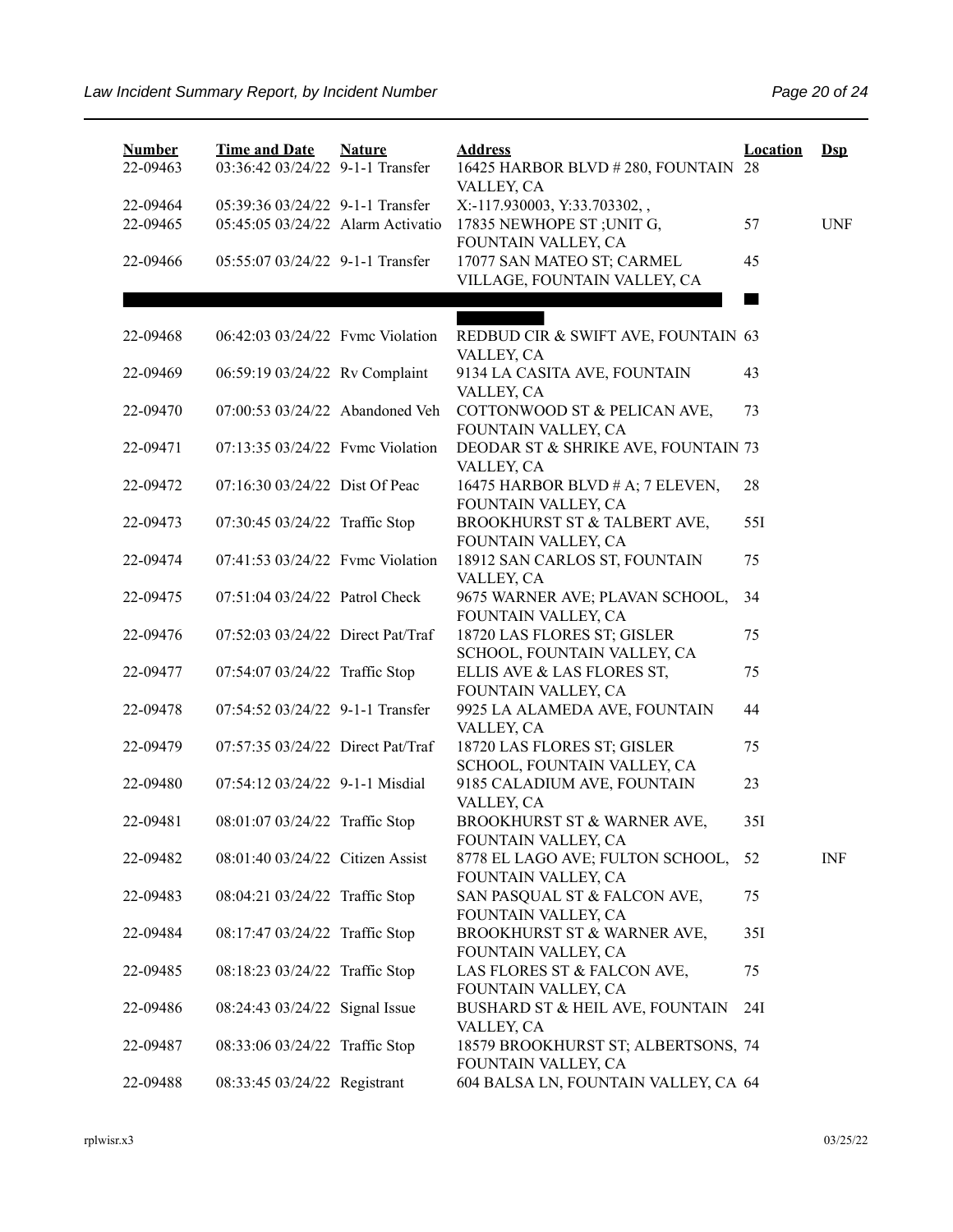| <b>Number</b><br>22-09489 | <b>Time and Date</b><br>08:36:48 03/24/22 Signal Issue | <b>Nature</b> | <b>Address</b><br>MAGNOLIA ST & HEIL AVE, FOUNTAIN 23I<br>VALLEY, CA              | <b>Location</b> | $\mathbf{Dsp}$ |
|---------------------------|--------------------------------------------------------|---------------|-----------------------------------------------------------------------------------|-----------------|----------------|
| 22-09490                  | 08:45:32 03/24/22 Traffic Stop                         |               | 18480 BROOKHURST ST; ARCO,<br>FOUNTAIN VALLEY, CA                                 | 65              |                |
| 22-09491                  | 08:48:18 03/24/22 Traffic Stop                         |               | SLATER AVE & BUSHARD ST,<br>FOUNTAIN VALLEY, CA                                   | 44I             |                |
|                           |                                                        |               |                                                                                   |                 |                |
| 22-09493                  | 08:57:20 03/24/22 9-1-1 Open Line                      |               | 17900 NEWHOPE ST; COSTCO,                                                         | 57              |                |
| 22-09494                  | 09:04:55 03/24/22 Traffic Stop                         |               | FOUNTAIN VALLEY, CA<br>TALBERT AVE & BROOKHURST ST,<br>FOUNTAIN VALLEY, CA        | 55I             |                |
| 22-09495                  | 09:08:24 03/24/22 Traffic Stop                         |               | 16800 MAGNOLIA ST; BOOMERS,<br>FOUNTAIN VALLEY, CA                                | 33              |                |
| 22-09496                  | 09:11:28 03/24/22 Fvmc Violation                       |               | 9472 TOUCAN AVE, FOUNTAIN VALLEY, 63<br>CA                                        |                 |                |
| 22-09497                  | 09:14:53 03/24/22 Traffic Stop                         |               | 18100 BROOKHURST ST; OFFICE<br>DEPOT, FOUNTAIN VALLEY, CA                         | 65              |                |
| 22-09498                  | 09:19:20 03/24/22 Citizen Assist                       |               | 10200 SLATER AVE; FRONT LOBBY,<br>FOUNTAIN VALLEY, CA                             | 55              |                |
| 22-09499                  | 09:22:02 03/24/22 Traffic Stop                         |               | 18100 BROOKHURST ST; OFFICE<br>DEPOT, FOUNTAIN VALLEY, CA                         | 65              |                |
| 22-09500                  | 09:31:38 03/24/22 Traffic Stop                         |               | 18100 BROOKHURST ST; OFFICE<br>DEPOT, FOUNTAIN VALLEY, CA                         | 65              |                |
| 22-09501                  | 09:26:44 03/24/22 Citizen Assist                       |               | 10379 SLATER AVE # 203, FOUNTAIN<br>VALLEY, CA                                    | 45              |                |
| 22-09502                  | 09:47:52 03/24/22 Traffic Stop                         |               | MT COULTER ST & TALBERT AVE,<br>FOUNTAIN VALLEY, CA                               | 64              |                |
| 22-09503                  | 09:45:36 03/24/22 Susp Subj                            |               | 17371 MT WYNNE CIR # B; K B<br>SHEETMETAL FABRICATION INC,<br>FOUNTAIN VALLEY, CA | 47              |                |
| 22-09504                  | 09:58:06 03/24/22 Outside Agency                       |               | 18052 BUSHARD ST, FOUNTAIN<br>VALLEY, CA                                          | 64              |                |
| 22-09505                  | 10:04:23 03/24/22 Traffic Stop                         |               | SLATER AVE & EUCLID ST; E/OF,<br>FOUNTAIN VALLEY, CA                              | 47I             |                |
| 22-09506                  | 10:01:06 03/24/22 9-1-1 Misdial                        |               | 9185 CALADIUM AVE, FOUNTAIN<br>VALLEY, CA                                         | 23              |                |
| 22-09507                  | 10:07:15 03/24/22 Traffic Stop                         |               | 18100 BROOKHURST ST; OFFICE<br>DEPOT, FOUNTAIN VALLEY, CA                         | 65              |                |
| 22-09508                  | 10:19:42 03/24/22 Traffic Stop                         |               | BROOKHURST ST & EL CORAZON AVE, 45<br>FOUNTAIN VALLEY, CA                         |                 |                |
| 22-09509                  | 10:18:50 03/24/22 Susp Subj                            |               | 17330 MT HERRMANN ST, FOUNTAIN<br>VALLEY, CA                                      | 47              |                |
| 22-09510                  | 10:29:57 03/24/22 Citizen Assist                       |               | 9188 CALADIUM AVE, FOUNTAIN<br>VALLEY, CA                                         | 23              | <b>INF</b>     |
| 22-09511                  | 11:21:22 03/24/22 9-1-1 Incomplet                      |               | 8546 WARNER AVE # A; WARNER<br>ANIMAL HOSPITAL, FOUNTAIN<br>VALLEY, CA            | 42              |                |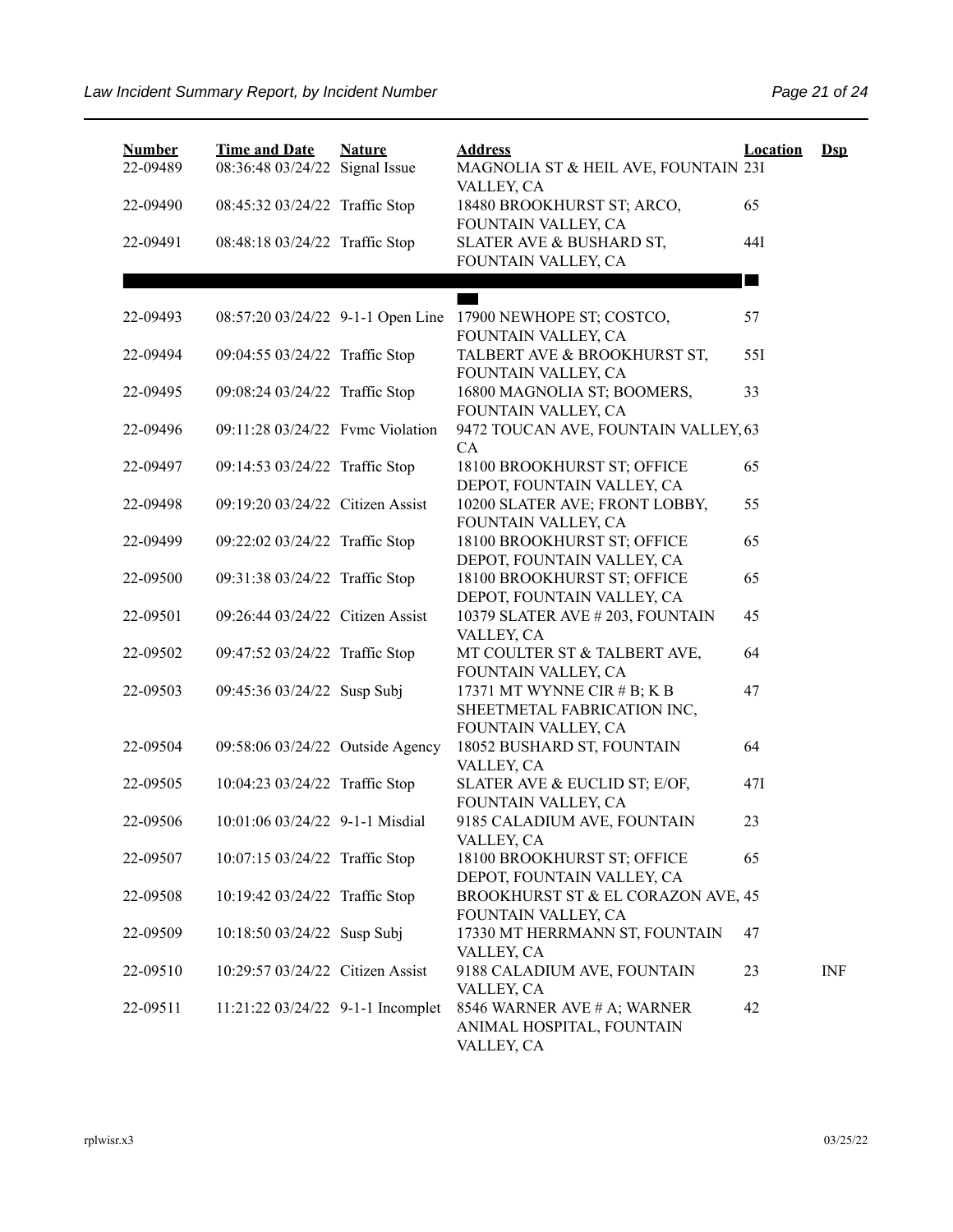| <b>Number</b> | <b>Time and Date</b>              | <b>Nature</b> | <b>Address</b>                                                                      | <b>Location</b> | $Ds$       |
|---------------|-----------------------------------|---------------|-------------------------------------------------------------------------------------|-----------------|------------|
| 22-09512      | 11:51:13 03/24/22 9-1-1 Misdial   |               | 17360 BROOKHURST ST; MEMORIAL<br>HEALTH SERVICES, FOUNTAIN<br>VALLEY, CA            | 45              |            |
| 22-09513      | 11:56:01 03/24/22 Traffic Stop    |               | 18100 BROOKHURST ST; OFFICE<br>DEPOT, FOUNTAIN VALLEY, CA                           | 65              |            |
| 22-09514      | 12:03:27 03/24/22 Traffic Stop    |               | EL PUEBLO AVE & BUSHARD ST,<br>FOUNTAIN VALLEY, CA                                  | 53              |            |
| 22-09515      | 12:08:02 03/24/22 Traffic Stop    |               | 18122 BROOKHURST ST # 2; DUNKIN<br>DONUTS, FOUNTAIN VALLEY, CA                      | 65              |            |
| 22-09516      | 12:22:34 03/24/22 Traffic Stop    |               | 18122 BROOKHURST ST # 2; DUNKIN<br>DONUTS, FOUNTAIN VALLEY, CA                      | 65              |            |
| 22-09517      | 12:30:29 03/24/22 Traffic Stop    |               | BROOKHURST ST & PETUNIA AVE,<br>FOUNTAIN VALLEY, CA                                 | 34              |            |
| 22-09518      | 12:30:58 03/24/22 Citizen Assist  |               | 9600 DOLPHIN AVE; VALLEY VISTA,<br>FOUNTAIN VALLEY, CA                              | 54              |            |
| 22-09519      | 12:32:26 03/24/22 Traffic Stop    |               | TALBERT AVE & BROOKHURST ST;<br>E/OF, FOUNTAIN VALLEY, CA                           | 55I             |            |
| 22-09520      | 12:49:28 03/24/22 Traffic Stop    |               | 17940 BROOKHURST ST; WENDYS,<br>FOUNTAIN VALLEY, CA                                 | 55              |            |
| 22-09521      | 12:54:25 03/24/22 Prowler         |               | 8709 EL COSTA CIR, FOUNTAIN<br>VALLEY, CA                                           | 52              | <b>INA</b> |
| 22-09522      | 12:53:59 03/24/22 Vehicle Check   |               | 16566 NEWHOPE ST; LOS AMIGOS HS,<br>FOUNTAIN VALLEY, CA                             | 38              |            |
| 22-09523      | 12:56:59 03/24/22 9-1-1 Open Line |               | 16480 HARBOR BLVD, FOUNTAIN<br>VALLEY, CA                                           | 29              |            |
| 22-09524      | 12:59:41 03/24/22 9-1-1 Transfer  |               | 16480 HARBOR BLVD, FOUNTAIN<br>VALLEY, CA                                           | 29              |            |
| 22-09525      |                                   |               | 12:57:39 03/24/22 Check Well Bein ELLIS AVE & BROOKHURST ST,<br>FOUNTAIN VALLEY, CA | 65I             |            |
| 22-09526      | 13:07:36 03/24/22 Outside Agency  |               | 19050 BROOKHURST ST, HUNTINGTN<br>BCH, CA                                           | OUT75           |            |
| 22-09527      | 13:18:51 03/24/22 Patrol Check    |               | 99 CENT STORE - HARBOR,,                                                            |                 |            |
| 22-09528      | 13:20:32 03/24/22 Traffic Stop    |               | MAGNOLIA ST & HEIL AVE, FOUNTAIN 23I<br>VALLEY, CA                                  |                 |            |
| 22-09529      | 13:29:15 03/24/22 Patrol Check    |               | 17900 NEWHOPE ST; COSTCO,<br>FOUNTAIN VALLEY, CA                                    | 57              |            |
| 22-09530      | 13:31:33 03/24/22 Traffic Stop    |               | EDINGER AVE & HARBOR BLVD,<br>FOUNTAIN VALLEY, CA                                   | 29              |            |
| 22-09531      | 13:32:10 03/24/22 Petty Theft Rpt |               | 10360 WARNER AVE # A3, FOUNTAIN<br>VALLEY, CA                                       | 45              |            |
| 22-09532      | 13:47:15 03/24/22 Direct Pat/Traf |               | BROOKHURST ST & ELLIS AVE,<br>FOUNTAIN VALLEY, CA                                   | 65I             |            |
| 22-09533      | 13:50:33 03/24/22 Vehicle Check   |               | EDINGER AVE & HARBOR BLVD; S/OF<br>WALGREENS, FOUNTAIN VALLEY, CA                   | 29              |            |
| 22-09534      | 13:53:38 03/24/22 Receipt         |               | 9168 MCBRIDE RIVER AVE, FOUNTAIN 63<br>VALLEY, CA                                   |                 |            |
| 22-09535      | 14:00:48 03/24/22 Traffic Stop    |               | 18480 BROOKHURST ST; ARCO,<br>FOUNTAIN VALLEY, CA                                   | 65              |            |
| 22-09536      | 14:01:33 03/24/22 Petty Theft Rpt |               | 17860 NEWHOPE ST # 101; SUBWAY,<br>FOUNTAIN VALLEY, CA                              | 57              |            |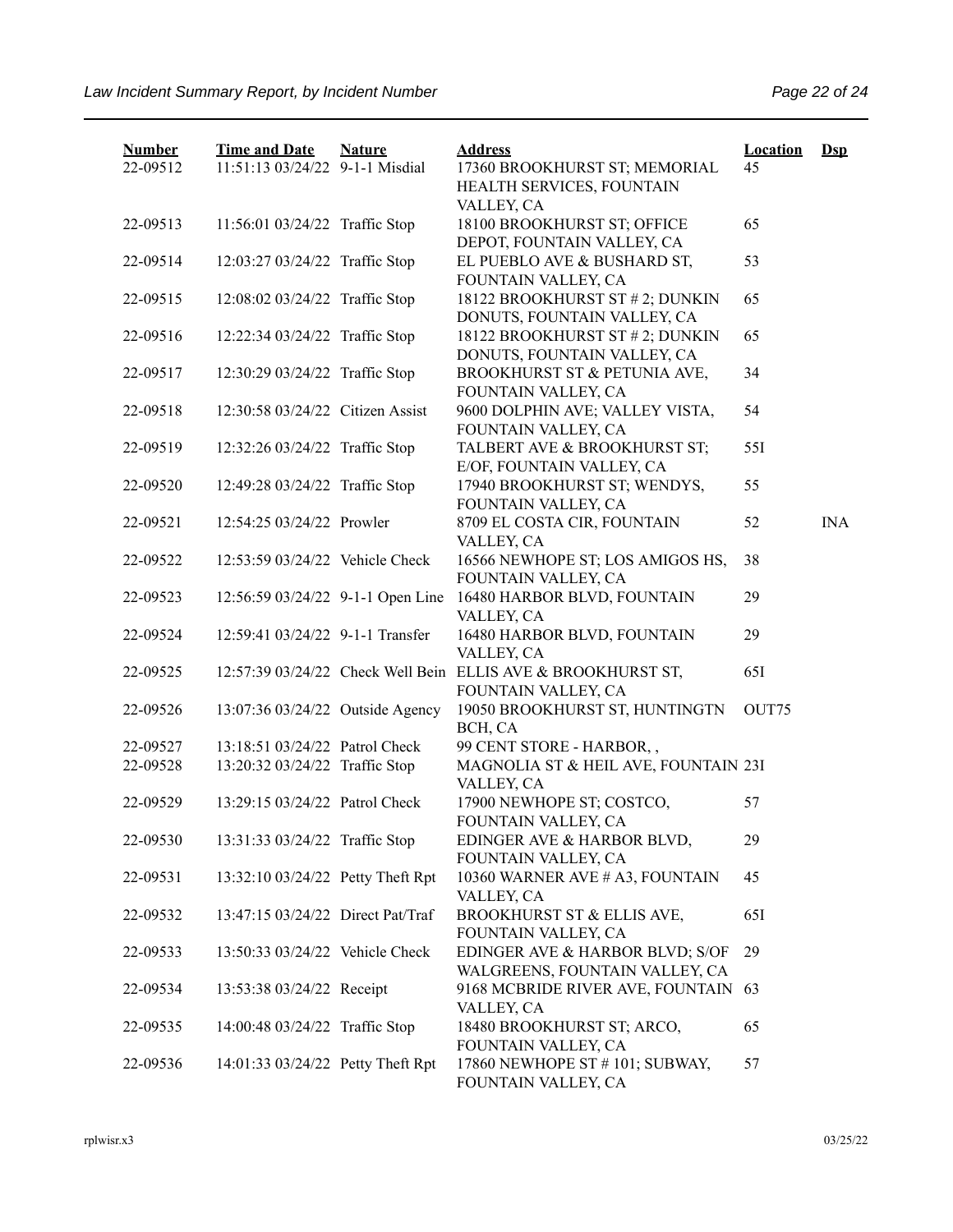| <b>Number</b> | <b>Time and Date</b>              | <b>Nature</b> | <b>Address</b>                                                                | <b>Location</b>      | $\mathbf{Dsp}$ |
|---------------|-----------------------------------|---------------|-------------------------------------------------------------------------------|----------------------|----------------|
| 22-09537      | 14:13:36 03/24/22 Traffic Stop    |               | 18380 BROOKHURST ST; THE RECESS<br>ROOM, FOUNTAIN VALLEY, CA                  | 65                   |                |
| 22-09538      | 14:15:24 03/24/22 Ped Check       |               | 8896 WARNER AVE; THE BOARDROOM 42                                             |                      |                |
| 22-09539      | 14:23:21 03/24/22 Outside Agency  |               | OC, FOUNTAIN VALLEY, CA<br>9322 EL ARBOL AVE, FOUNTAIN                        | 53                   |                |
|               |                                   |               | VALLEY, CA                                                                    |                      |                |
| 22-09540      | 14:33:06 03/24/22 Traffic Stop    |               | MAGNOLIA ST FRONTAGE ST & LA<br>ROCA AVE, FOUNTAIN VALLEY, CA                 | 52                   |                |
| 22-09541      | 14:46:18 03/24/22 Patrol Check    |               | 16566 NEWHOPE ST; LOS AMIGOS HS,                                              | 38                   |                |
| 22-09542      | 14:47:34 03/24/22 Follow Up       |               | FOUNTAIN VALLEY, CA<br>18389 MT CHERIE CIR, FOUNTAIN                          | 65                   |                |
|               |                                   |               | VALLEY, CA                                                                    |                      |                |
| 22-09543      | 14:59:34 03/24/22 Traffic Stop    |               | MT COULTER ST & TALBERT AVE,<br>FOUNTAIN VALLEY, CA                           | 64                   |                |
| 22-09544      | 15:02:24 03/24/22 Unk Trouble     |               | 11148 SUDITH AVE, FOUNTAIN VALLEY, 37                                         |                      |                |
|               |                                   |               | <b>CA</b>                                                                     |                      |                |
| 22-09545      | 15:05:41 03/24/22 Traffic Stop    |               | BROOKHURST ST & SLATER AVE,<br>FOUNTAIN VALLEY, CA                            | 45I                  |                |
| 22-09546      | 15:14:03 03/24/22 Non Injury Tc   |               | SLATER AVE & MAGNOLIA ST,                                                     | 43I                  |                |
| 22-09547      | 15:48:01 03/24/22 9-1-1 Transfer  |               | FOUNTAIN VALLEY, CA<br>19411 FIJI, HUNTINGTN BCH, CA                          |                      |                |
| 22-09548      | 15:52:20 03/24/22 Petty Theft Rpt |               | 17900 NEWHOPE ST; COSTCO,                                                     | 57                   |                |
|               |                                   |               | FOUNTAIN VALLEY, CA                                                           |                      |                |
| 22-09549      | 15:56:13 03/24/22 Abandoned Veh   |               | 17388 POPLAR ST, FOUNTAIN VALLEY,                                             | 43                   |                |
| 22-09550      | 15:58:36 03/24/22 9-1-1 Transfer  |               | <b>CA</b><br>18305 MT LANGLEY ST; THE STORAGE 66                              |                      |                |
|               |                                   |               | PLACE, FOUNTAIN VALLEY, CA                                                    |                      |                |
| 22-09551      | 16:27:12 03/24/22 9-1-1 Transfer  |               | 8916 HEIL AVE, WESTMINSTER, CA                                                | OUT33<br><b>STAR</b> |                |
|               |                                   |               |                                                                               |                      |                |
| 22-09553      | 16:26:39 03/24/22 30 Day Hearing  |               | 10200 SLATER AVE, FOUNTAIN VALLEY, 55                                         |                      |                |
| 22-09554      | 16:23:50 03/24/22 Citizen Assist  |               | <b>CA</b><br>10592 LA PERLA AVE, FOUNTAIN                                     | 56                   |                |
|               |                                   |               | VALLEY, CA                                                                    |                      |                |
| 22-09555      | 16:40:14 03/24/22 9-1-1 Misdial   |               | 11300 WARNER AVE # G221, FOUNTAIN 47                                          |                      |                |
| 22-09556      |                                   |               | VALLEY, CA<br>16:45:24 03/24/22 9-1-1 Open Line 16166 BROOKHURST ST, FOUNTAIN | 25                   |                |
|               |                                   |               | VALLEY, CA                                                                    |                      |                |
| 22-09557      | 16:45:24 03/24/22 Non Injury Tc   |               | BROOKHURST ST & EDINGER AVE,<br>FOUNTAIN VALLEY, CA                           | 151                  |                |
| 22-09558      | 16:49:08 03/24/22 Non Injury Tc   |               | MAGNOLIA ST & SLATER AVE,                                                     | 43I                  |                |
|               |                                   |               | FOUNTAIN VALLEY, CA                                                           |                      |                |
| 22-09559      | 17:00:57 03/24/22 Indecent Exposu |               | HARBOR BLVD & EDINGER AVE,<br>FOUNTAIN VALLEY, CA                             | OUT29                |                |
| 22-09561      | 17:15:31 03/24/22 9-1-1 Open Line |               | 10035 ELLIS AVE, FOUNTAIN VALLEY,                                             | 65                   |                |
| 22-09562      | 17:18:28 03/24/22 Traffic Stop    |               | <b>CA</b><br>LILAC AVE & MT TAHAT ST, FOUNTAIN 28                             |                      |                |
|               |                                   |               | VALLEY, CA                                                                    |                      |                |
| 22-09563      | 17:33:48 03/24/22 Keep The Peace  |               | 16427 ROSEWOOD ST, FOUNTAIN<br>VALLEY, CA                                     | 23                   |                |